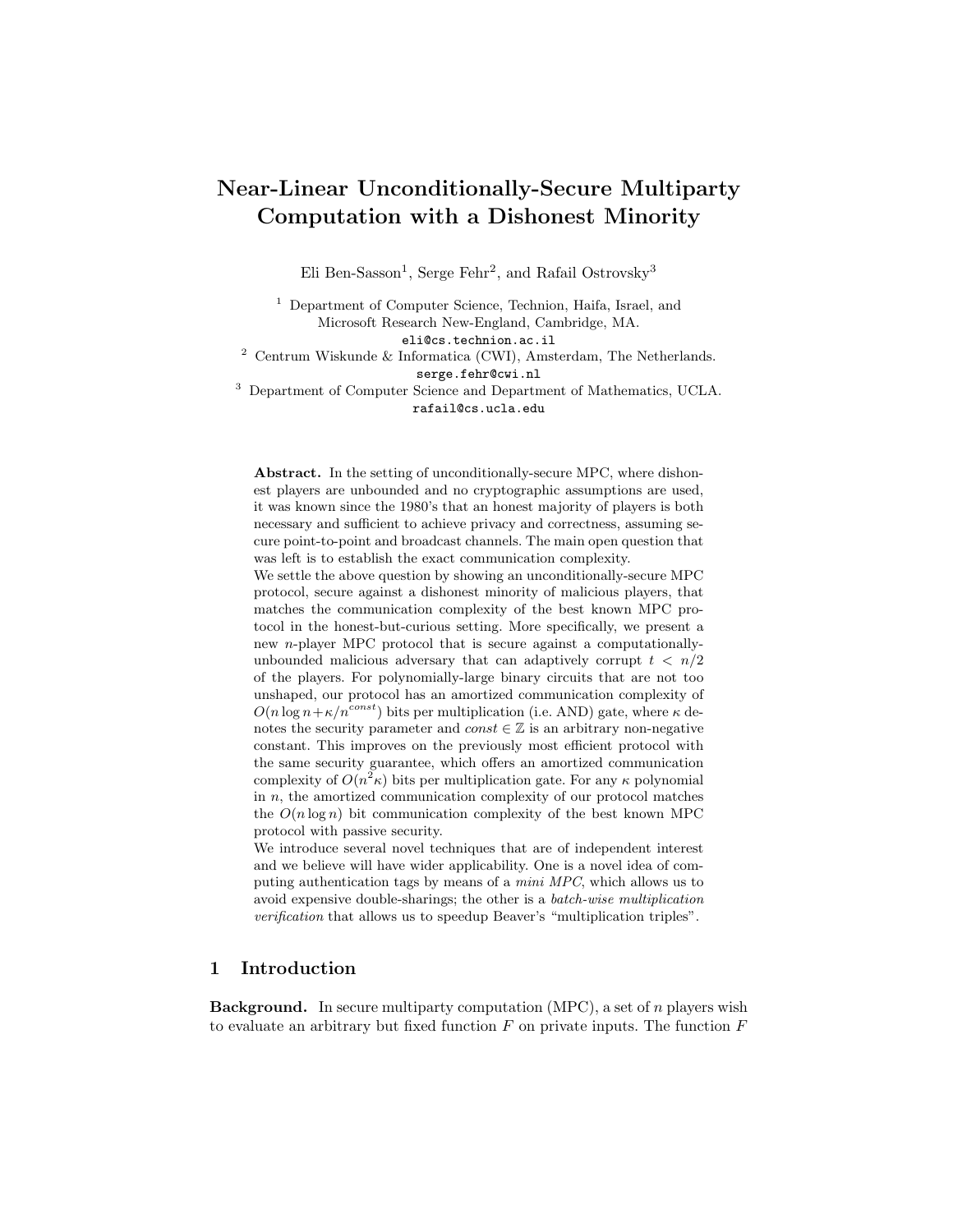is known to all the players and it is typically given as an arithmetic circuit  $\mathcal C$ over some finite field F. It should be guaranteed that the inputs remain private and at the same time that the output of the computation is correct, even in the presence of an adversary that can corrupt a certain number t of the players. In case of a passive adversary, corrupt players simply reveal all their information to the adversary but otherwise keep following the protocol specification; in case of an active adversary, a corrupt player is under full control of the adversary and may arbitrarily misbehave during the protocol execution. By default, the goal is to obtain security against an active adversary.

The problem of MPC was initially introduced by Yao [23], with the first generic solutions presented in [17, 9]. These first protocols offered cryptographic (aka. computational) security, meaning that the adversary is assumed to be computationally bounded, and can tolerate up to  $t < n/2$  corrupt players. Subsequently, it was shown in [8, 5] that in a setting with perfectly-secure point-topoint communication and with up to  $t < n/3$  corrupt players, MPC is possible with unconditional and even perfect security.<sup>4</sup> Finally, in [21, 1] it was shown that if a secure broadcast primitive is given  $-$  in addition to the secure pointto-point communication — then unconditionally (but not perfectly) secure MPC is possible against up to  $t < n/2$  corrupt players.

These early results showed that MPC is possible in principle (in different settings), but they perform rather poorly in terms of communication complexity, i.e., the number of bits that the players need to communicate throughout the protocol. Over the years, a lot of effort has been put into improving the communication complexity of MPC protocols. The table in Figure 1 shows recent achievements and the state of the art in the settings  $t < n/2$  (cryptographic or with broadcast) and  $t < n/3$  (perfect or unconditional, without broadcast). Additional efficiency improvements are possible if one is willing to sacrifice on the resilience and lower the corruption threshold t by a small constant fraction, as shown in [13, 15, 14]. Indeed, lowering t enables to apply several powerful tools, like packed secret sharing or committee selection. We do not consider this option here, but aim for optimal resilience.

We can see from Figure 1 that there is a significant discrepancy between the cryptographic setting with  $t < n/2$ , or, similarly, the unconditional/perfect setting with  $t < n/3$ , versus the unconditional setting with  $t < n/2$ . In the former, MPC is possible for binary circuits with a near-linear amortized communication complexity of  $O(n \log n)$  bits per multiplication gate.<sup>5</sup> In the latter, the best known protocol has an amortized communication complexity of  $O(n^2\kappa)$  bits per multiplication gate. This is not very surprising, since it is probably fair to say that the unconditional setting with  $t < n/2$  is the most difficult one to deal with. The reason is that no cryptographic tools can be used, like commitments

<sup>4</sup> Unconditional/perfect security means a computationally unbounded adversary and negligible/zero failure probability.

<sup>&</sup>lt;sup>5</sup> By amortized communication complexity we mean under the assumption that the circuit is large enough so that the terms that are independent of the size of the circuit are irrelevant.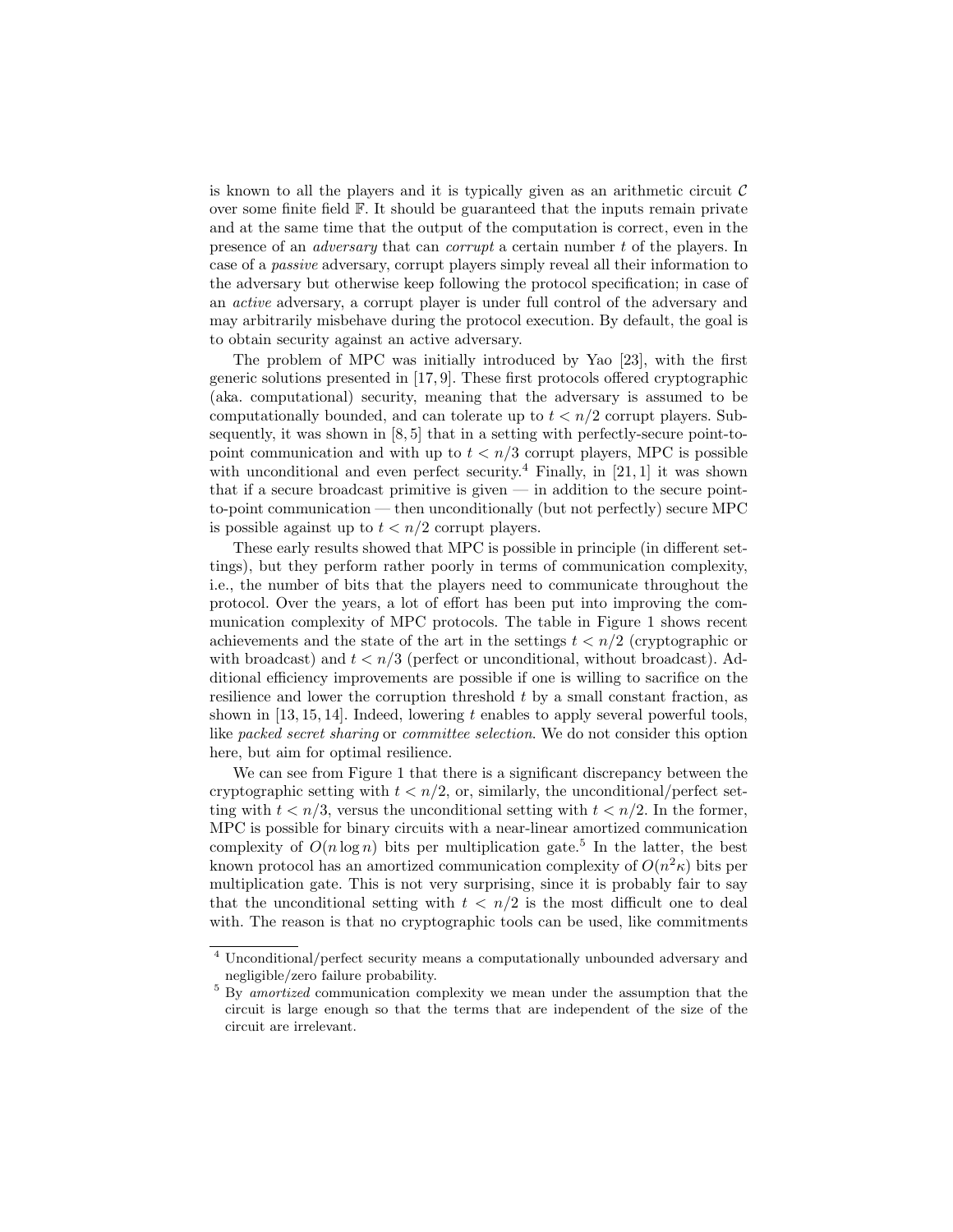| Adv     | Resilience | Security      | Communication                                                     | Ref                                                                                                                                                                                                                         |
|---------|------------|---------------|-------------------------------------------------------------------|-----------------------------------------------------------------------------------------------------------------------------------------------------------------------------------------------------------------------------|
| passive | t < n/2    | perfect       | $O(c_M n \log n + n^2 \log n)$                                    | $[16]$                                                                                                                                                                                                                      |
| active  | t < n/2    | cryptographic | $O(c_M n^2 \kappa + n^3 \kappa)$                                  | $\left[19\right]$                                                                                                                                                                                                           |
| active  | t < n/2    | cryptographic | $O(c_M n \kappa + n^3 \kappa)$                                    | [20]                                                                                                                                                                                                                        |
| active  | t < n/2    | cryptographic | $O(c_M n \log n) + poly(n\kappa)$                                 | $[16]$                                                                                                                                                                                                                      |
| active  | t < n/3    | unconditional | $O(c_M n^2 \kappa) + poly(n \kappa)$                              | $\left[18\right]$                                                                                                                                                                                                           |
| active  | t < n/3    | unconditional | $O(c_M n \log n + d_M n^2 \log n) + poly(n\kappa)$                | [16]                                                                                                                                                                                                                        |
| active  | t < n/3    | perfect       | $O(c_M n \log n + d_M n^2 \log n + n^3 \log n)$                   | $\vert 4 \vert$                                                                                                                                                                                                             |
| active  | t < n/2    | unconditional | $O(c_M n^5 \kappa + n^4 \kappa) + O(c_M n^5 \kappa) \mathcal{BC}$ | $\left[10\right]$                                                                                                                                                                                                           |
| active  | t < n/2    | unconditional | $O(c_M n^2 \kappa + n^5 \kappa^2) + O(n^3 \kappa) \mathcal{BC}$   | $[3] % \includegraphics[width=1\textwidth]{images/TrDiM-Architecture.png} \caption{The image shows the image shows a single image with a single image. The image shows a single image shows a single image.} \label{TrDiS}$ |

Fig. 1. Comparison of recent MPC protocols for binary circuits. n denotes the number of players,  $\kappa$  the security parameter (which we assume to be  $\geq \log n$ ),  $c_M$  the number of multiplication gates in the circuit (which we assume dominates the number of in- and outputs), and  $d_M$  the multiplicative depth of the circuit. The communication complexity counts the number of bits that are communicated in total in an execution, plus, in the setting where a broadcast primitive is needed, the number of bits broadcasted. For circuits over a larger field  $\mathbb{F}$ , the log n-terms should be replaced by log(max{n,  $\mathbb{F}$ }).

or signatures, as in the cryptographic setting, nor can we use techniques from error correcting codes, as in the case  $t < n/3$ . Therefore, achieving near-linear amortized communication complexity for the setting of unconditional security and  $t < n/2$  has remained a challenging open problem.

We note that, in any of the three settings,  $O(n \log n)$  bits per multiplication gate seems to be hard to beat, since not even the best known protocol with passive security [16] does better than that.

**Our Result.** For an arbitrary arithmetic circuit over a finite field  $\mathbb{F}$ , we show a novel MPC protocol with unconditional security and corruption threshold  $t < n/2$ , which has a communication complexity of  $O(c_M(n\phi + \kappa) + d_M n^2 \kappa + n^7 \kappa)$ bits plus  $O(n^3 \kappa)$  broadcasts, where  $\phi = \max\{\log n, \log |\mathbb{F}|\}.$  Hence, for binary circuits that are not too "narrow" (meaning that the multiplicative depth  $d_M$ is sufficiently smaller than the number of multiplication gates), our protocol achieves an amortized communication complexity of  $O(n \log n + \kappa)$  bits per multiplication gate. Furthermore, for any non-negative constant  $const \in \mathbb{Z}$ , a small modification to our protocol gives  $O(n \log n + \kappa/n^{const})$  bits per multiplication gate, so that if  $\kappa = O(n^{const+1})$ , i.e.,  $\kappa$  is at most polynomial in n, we obtain an amortized communication complexity of  $O(n \log n)$  bits. Thus, our results show that even in the challenging setting of unconditional security with  $t < n/2$ , nearlinear MPC is possible. Unless there is an additional improvement in the passive setting, this pretty much settles the question of the asymptotic complexity of unconditionally-secure MPC.

We would like to point out that the restriction on the multiplicative depth of the circuit, necessary for the claimed near-linear communication complexity per multiplication gate to hold, is also present in the easier  $t < n/3$  setting for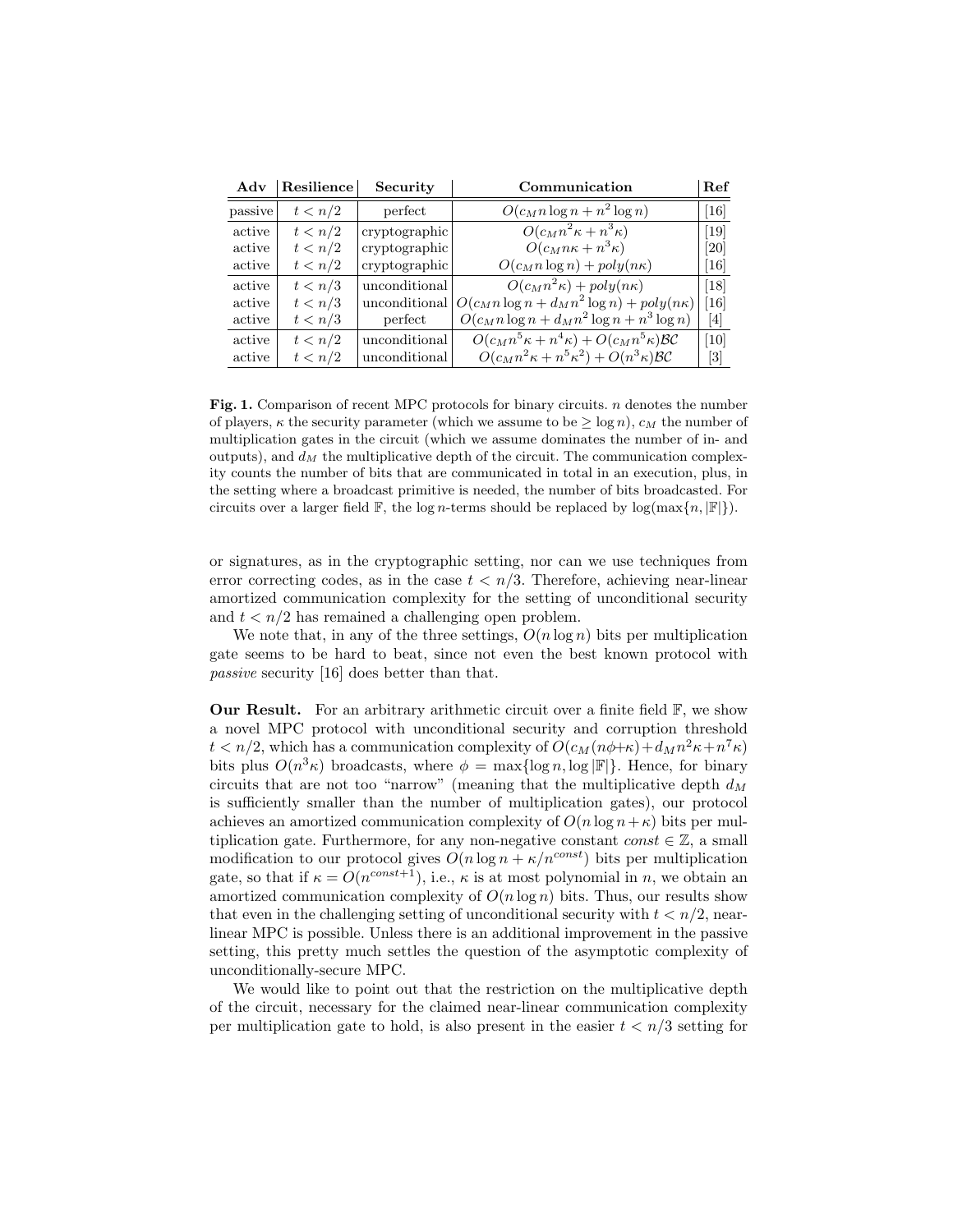the protocols with near-linear communication complexity [16, 4]; whether it is an inherent restriction is not known.

Techniques. We borrow several techniques from previous constructions of efficient MPC protocols. For instance, we make use of the dispute control technique introduced in [3], and the (near) linear passively-secure multiplication technique from [16]. However, our new protocol and its near-linear amortized communication complexity is to a great extent due to two new techniques, which we briefly discuss here. More details will be given in Section 2.7 and the full version [6].

Efficient batch verification of multiplication triples. The first technique allows to efficiently verify that a large list of  $N$  shared multiplication-triples are correct, i.e., satisfy the required multiplicative relation. These multiplication triples are used in order to implement Beaver's method of evaluating multiplication gates, and our new protocol allows us to guarantee all N triples in one shot using communication complexity that is (nearly) independent of N.

Our new technique is inspired by a method that plays an important role in the construction of PCP proofs. Given oracle access to three sequences of bits, or elements from a "small" finite field,  $a^1, \ldots, a^N, b^1, \ldots, b^N$  and  $c^1, \ldots, c^N$ , we wish to verify that  $a^i \cdot b^i = c^i$  for all  $i = 1, ..., N$ . The procedure should be query-efficient, i.e., (much) more efficient than when querying and verifying all triples. Suppose the triples are encoded as low-degree polynomials. This means, we are given oracle access to evaluations of polynomials f and g of degree  $\langle N \rangle$ and h of degree  $\langle 2N-1$ , with  $f(x_i) = a^i$ ,  $g(x_i) = b^i$  and  $h(x_i) = c^i$  for all  $i \in \{1, \ldots, N\}$ , where  $x_1, \ldots, x_N$  are fixed disjoint points and h is supposed to be  $h = f \cdot g$ . The key observation is this: by the fundamental theorem of algebra, if  $f \cdot g \neq h$  then  $f(\sigma) \cdot g(\sigma) \neq h(\sigma)$  except with probability at most  $\frac{2N-1}{|\mathbb{K}|}$  for a randomly chosen  $\sigma \in \mathbb{K}$ , and for any suitably large extension field K.

In our setting, it will turn out that we can indeed enforce the shared multiplication triples to be encoded via low-degree polynomials as above. So, by the above technique, it is possible to verify  $N$  multiplication triples with just one (random) query to  $f, g$  and  $h$ , and thus with a communication complexity that essentially only depends on the aspired error probability.

In independent work [12], Cramer et al. propose a 2-party batch zero-knowledge proof for committed multiplication triples. The techniques used there show some resemblance, but there are also differences due to the fact that in our setting, the  $a^i$ ,  $b^i$  and  $c^i$ 's are not known to any party.

Multiparty-computing the authentication tags Our other technique is a new way to "commit" the players to their shares, so that dishonest players who lie about their shares during reconstruction are caught. This is necessary in the setting  $t <$  $n/2$ , where plain Shamir shares do not carry enough redundancy to reconstruct in the presence of incorrect shares.

The way we "commit" player  $P_i$  to his share  $\sigma_i$  is by attaching an *authenti*cation tag  $\tau$  to  $\sigma_i$ , where the corresponding *authentication key* is held by some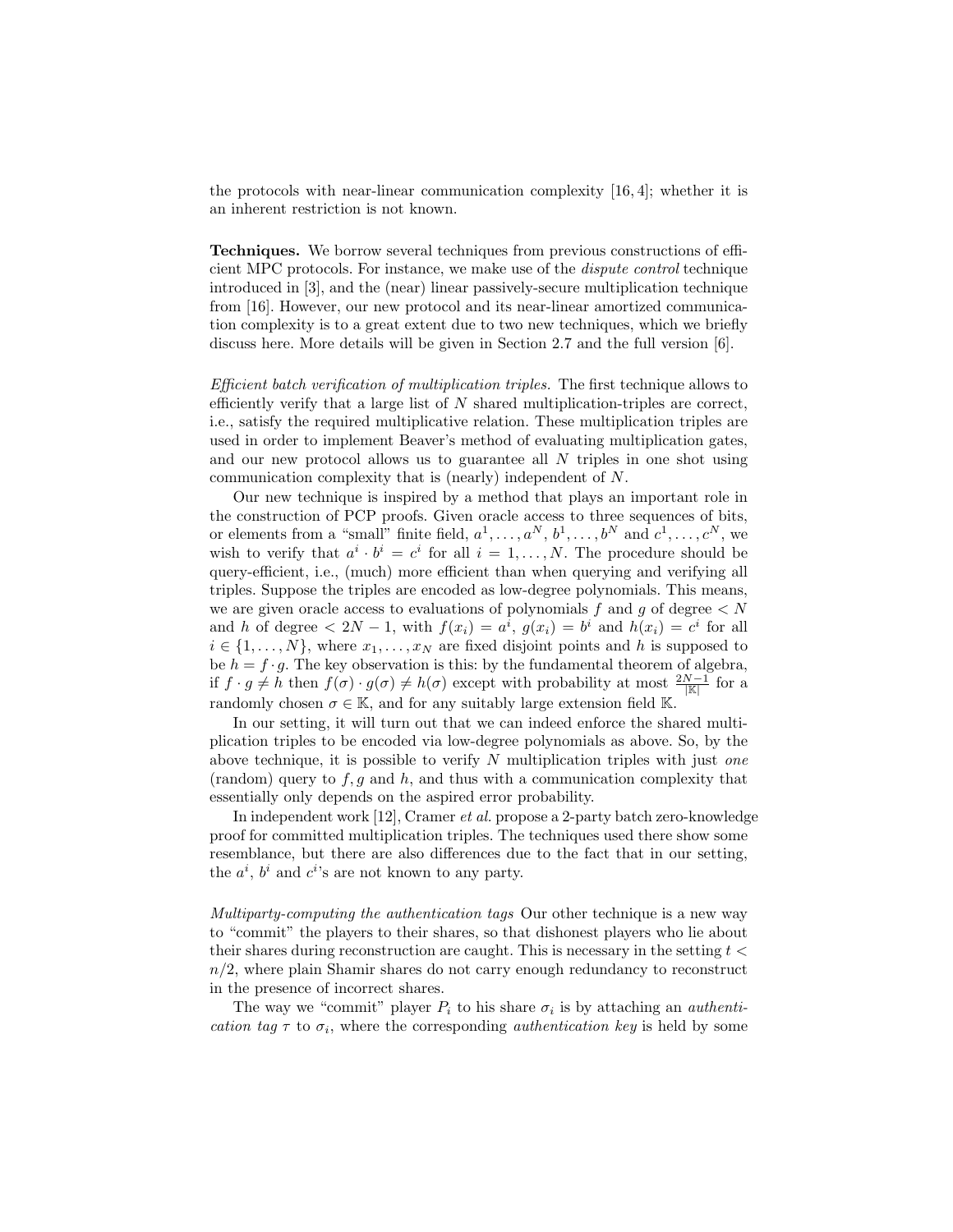other player V, acting as *verifier*.<sup>6</sup> The reader may think of  $\tau$  as  $\tau = \mu \cdot \sigma_i + \nu$ over some large finite field, where  $(\mu, \nu)$  forms the key. It is well known and easy to see that if  $P_i$  does not know the key  $(\mu, \nu)$ , then he is not able to come up with  $\sigma'_i \neq \sigma_i$  and  $\tau'$  such that  $\tau' = \mu \cdot \sigma'_i + \nu$ , except with small probability. Thus, incorrect shares can be detected and filtered out.

This idea is not new, and actually goes back to [21], but in all previous work the tag  $\tau$  is *locally* computed by some party, usually the dealer that prepared the share  $\sigma_i$ . Obviously, this requires that the dealer knows the key  $(\mu, \nu)$ ; otherwise, he cannot compute  $\tau = \mu \cdot \sigma_i + \nu$ . As a consequence, if the dealer is dishonest, the authentication tag  $\tau$  is useless, because with the knowledge of the key, an authentication tag  $\tau'$  for an incorrect share  $\sigma'_i$  can easily be forged. In previous work, as in [21, 10, 3], this problem was overcome by means of a *double* sharing, where every share  $\sigma_i$  is again shared, and the authentication tags are attached to the second-level shares. However, such a double sharing obviously leads to a (at least) quadratic communication complexity.

Instead, here we propose to compute the tag  $\tau$  by means of a *mini MPC*, to which  $P_i$  provides his share  $\sigma_i$  as input, and V his key  $(\mu, \nu)$ , and the tag  $\tau$  is securely computed jointly by all the players. This way, no one beyond  $V$  learns the key  $(\mu, \nu)$ , and forging a tag remains hard, and no expensive double sharing is necessary.

At first glance this may look hopeless since MPC typically is very expensive, and we cannot expect to increase the efficiency of MPC by using an expensive MPC as subprotocol. What saves us is that our mini MPC is for a very specific function in a very specific setting. We use several tricks, like re-using parts of the authentication key, batching etc., to obtain a tailored mini MPC for computing the tag  $\tau$ , with an amortized communication complexity that has no significant impact. One of the crucial new tricks is to make use of the fact that Shamir's secret sharing scheme is "symmetric" in terms of what is the shared secret and what are the shares; this allows us to avoid having to re-share the share  $\sigma_i$  for the mini MPC, but instead we can use the other shares  $\sigma_j$  as shares of  $\sigma_i$ .

# 2 Near-Linear MPC: Our Result and Approach

#### 2.1 Communication and Corruption Model

We consider a set of  $n = 2t + 1$  players  $P_1, \ldots, P_n$ , which are connected by means of a complete network of secure synchronous communication channels. Additionally, we assume a broadcast channel, available to all the players. For simplicity, we assume the broadcast channel to broadcast single bits; longer messages are broadcasted bit-wise. For a protocol that instructs the players to communicate (in total)  $X$  bits and to broadcast  $Y$  bits, we say that the protocol has communication complexity  $X + Y \cdot BC$ .

We consider a computationally-unbounded active adversary that can adaptively corrupt up to t of the players. Adaptivity means that the adversary can

<sup>&</sup>lt;sup>6</sup> Actually,  $\sigma_i$  comes along with *n* tags, one for each player acting as verifier *V*.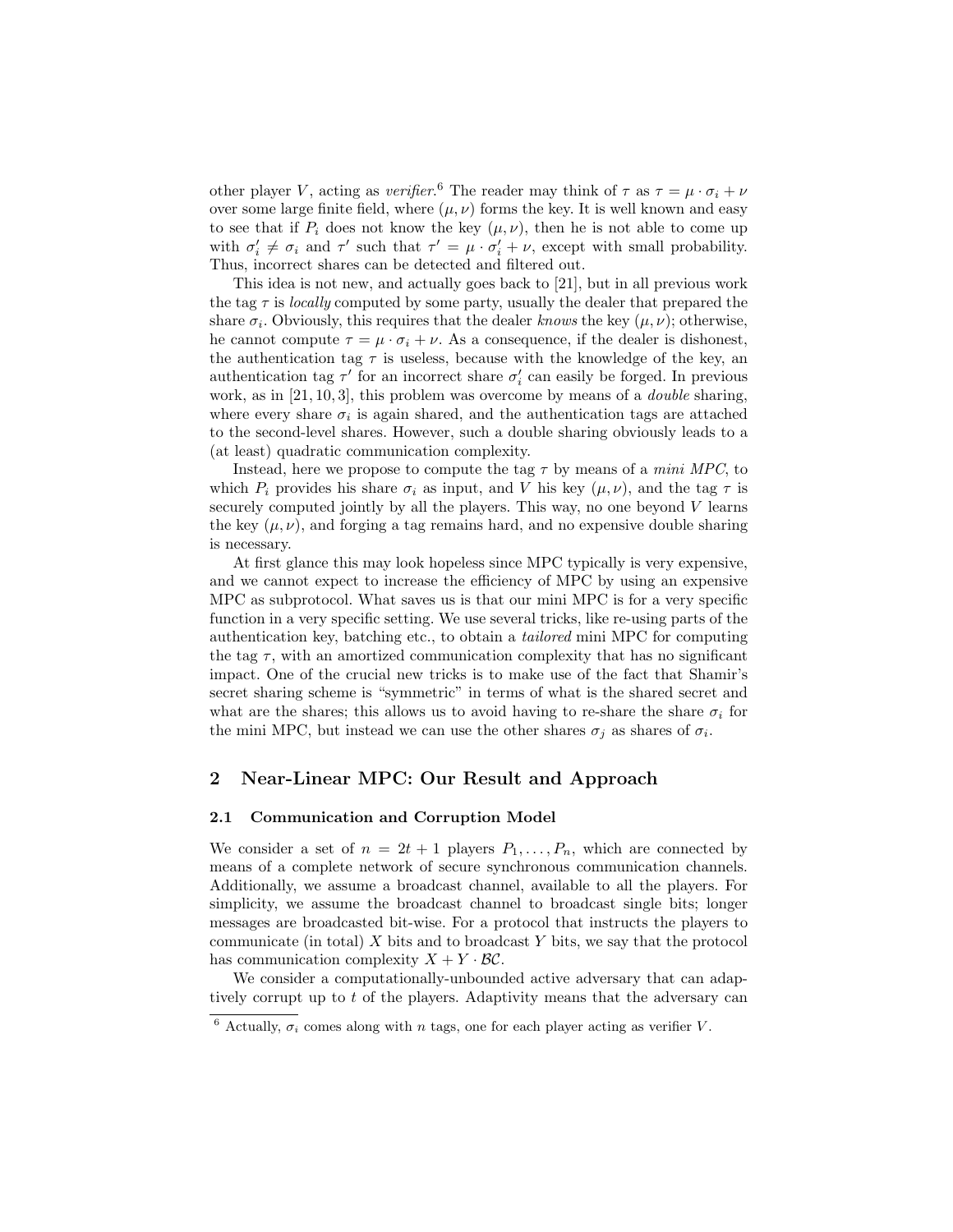corrupt players during the execution of the protocol, and depending on the information gathered so far. Once a player is corrupted, the adversary learns the internal state of the player, which consists of the complete history of that player, and takes over full control of that player and can make him deviate from the protocol in any desired manner.

For any given arithmetic circuit  $\mathcal C$  over a finite field  $\mathbb F$ , the goal is to have a protocol that permits the *n* players to securely evaluate  $\mathcal C$  on their private inputs. For simplicity, we assume that all the players should learn the entire result. Security means that the adversary cannot influence the result of the computation more than by selecting the inputs for the corrupt players, and the adversary should learn nothing about the uncorrupt players' inputs beyond what can be deduced from the result of the computation. This should hold unconditionally, meaning without any computational restrictions on the adversary, and up to a negligible failure probability  $\varepsilon$ .

#### 2.2 Main Result

For an arithmetic circuit  $\mathcal C$  over a finite field  $\mathbb F$ , we denote the respective numbers of input, output, addition, and multiplication gates in  $\mathcal C$  by  $c_I, c_O, c_A$ , and  $c_M$ , and we write  $c_{tot} = c_I + c_O + c_M$  (not counting  $c_A$ ). Furthermore, we write  $d_M$ to denote its multiplicative depth, i.e., the maximal number of multiplication gates on any path from an input gate to an output gate.

**Theorem 1.** For every  $n, \kappa \in \mathbb{N}$ , and for every arithmetic circuit C over a finite field  $\mathbb F$  with  $|\mathbb F|\leq 2^{\kappa+n}$ , there exists an n-party MPC protocol that securely computes C against an unbounded active adaptive adversary corrupting up to  $t < n/2$ players, with failure probability  $\varepsilon \leq O(c_{tot}n)/2^{\kappa}$  and communication complexity  $O(c_{tot} \cdot (n\phi + \kappa) + d_M n^2 \kappa + n^7 \kappa) + O(n^3 \kappa) \cdot \mathcal{BC}$ , where  $\phi = \max\{\log |\mathbb{F}|, \log n\}.$ More generally, for any const  $\in \mathbb{Z}$ , there exists such a MPC protocol with communication complexity  $O(c_{tot} \cdot (n\phi + \kappa/n^{const}) + d_M n^2 \kappa + n^7 \kappa) + O(n^3 \kappa) \cdot \mathcal{BC}$ .

Theorem 1 guarantees that for large enough circuits that are not too "narrow", meaning that the multiplicative depth  $d_M$  is significantly smaller than the number  $c_M$  of multiplication gates (e.g.  $d_M \leq c_M/(n\kappa)$  is good enough), the communication complexity per multiplication gate (assuming that  $c_M$  dominates  $c_I, c_O$ and  $c_R$ ) is  $O(n\phi + \kappa/n^{const})$  bits, i.e.,  $O(n \log n + \kappa/n^{const})$  for binary circuits, for an arbitrary non-negative const  $\in \mathbb{Z}$ . Recall, the best previous MPC scheme in this setting [3] required  $O(n^2\kappa)$  bits per multiplication gate. For simplicity, we focus on the case  $const = 0$  and merely give some indication on how to adapt the same for larger const.

#### 2.3 The Set Up

We are given positive integers n and  $\kappa$ , and an arithmetic circuit C over a finite field F. We assume that  $|\mathbb{F}| \geq 2n^2$  (or  $|\mathbb{F}| \geq 2n^{2+const}$  for an arbitrary const)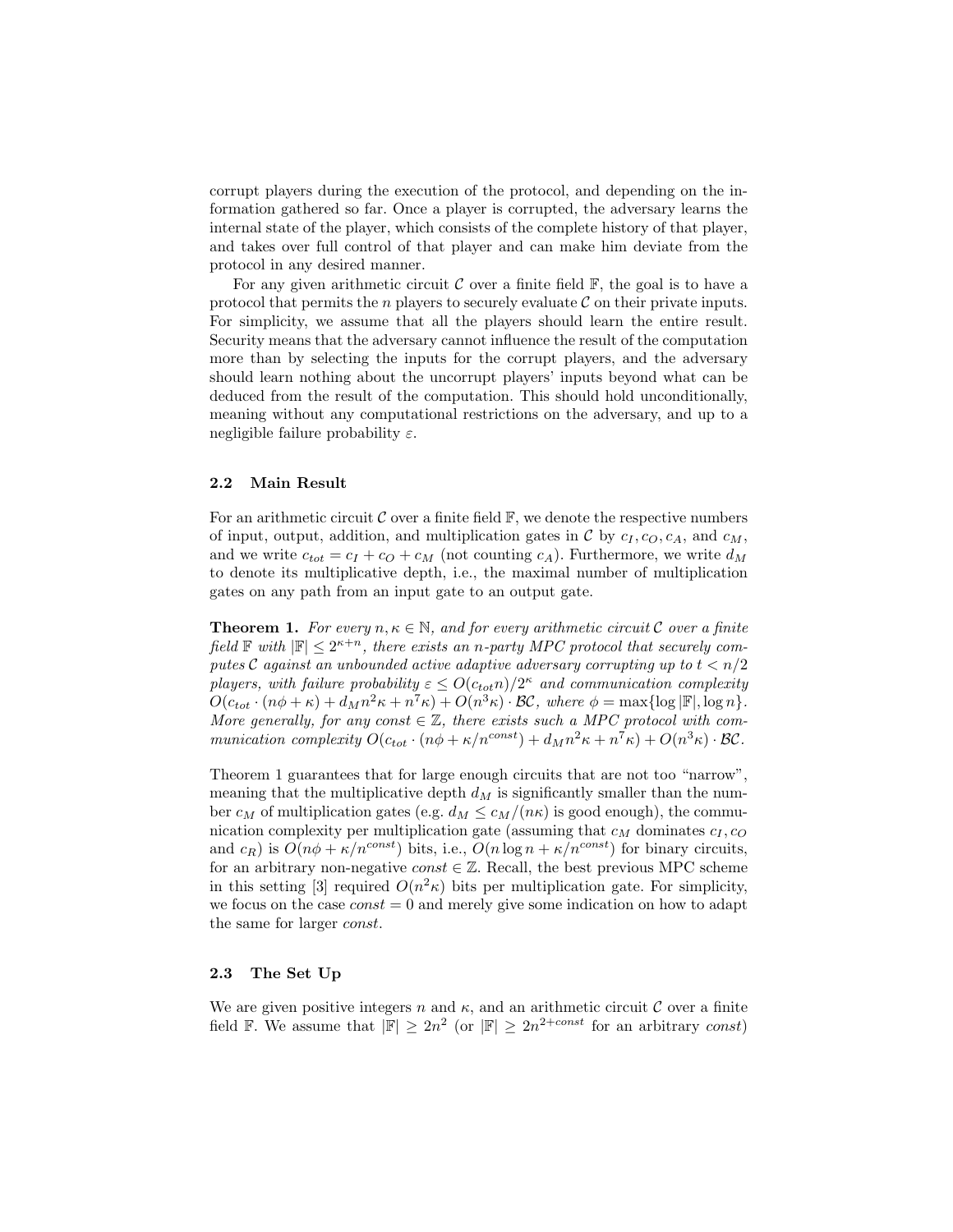— otherwise we consider C over an appropriate extension field<sup>7</sup> — and we write  $\phi = \log(|\mathbb{F}|)$ , i.e.,  $\phi$  denotes the number of bits needed to represent an element in F. We may assume that  $\kappa \geq n$  (otherwise, we set  $\kappa = n$ ) and thus that  $\kappa$  is an integer multiple of *n*. We fix an extension field K of F such that  $|\mathbb{K}| \geq 2^{2(\kappa+n)}$ . Finally, we set  $M = 2(c_M + c_R + c_I)$ .

As convention, we write elements in  $\mathbb F$  as Roman letters, and elements in  $\mathbb K$ as Greek letters. Note that F is naturally a subset of K, and thus for  $s \in \mathbb{F}$ and  $\lambda \in \mathbb{K}$ , the product  $\lambda \cdot s$  is a well defined element in K. Also note that by fixing an F-linear bijection  $\mathbb{F}^e \to \mathbb{K}$ , where e is the extension degree  $e = [\mathbb{K} : \mathbb{F}]$ we can understand a vector  $(s^1, \ldots, s^e) \in \mathbb{F}^e$  as a field element  $\sigma \in \mathbb{K}$ , and a vector  $(s^1, \ldots, s^{q \cdot e}) \in \mathbb{F}^{q \cdot e}$  for  $q \in \mathbb{N}$  as a vector  $\boldsymbol{\sigma} = (\sigma^1, \ldots, \sigma^q) \in \mathbb{K}^q$  of q field elements in K.

#### 2.4 Dispute Control

We make use of the *dispute control* framework due to Beerliová-Trubíniová and Hirt. The idea of dispute control is to divide (the different phases of) the MPC protocol into  $n^2$  segments (of equal "size"), and to execute the segments sequentially. If the execution of a segment should fail due to malicious behavior of some corrupt parties, then two players are identified that are in dispute and of which at least one must be corrupt. Then, the failed segment is freshly re-executed, but now in such a way that the two players in dispute will not be able to get into dispute anymore, during this segment and during all the remaining segments. This ensures that overall there can be at most  $n^2$  disputes (actually fewer, because two uncorrupt players will never get into a dispute), and therefore at most  $n<sup>2</sup>$  times a segment needs to be re-executed. This means that overall there are at most  $2n^2$  executions of a segment.

We will show that (if  $d_M$  is small enough) any segment of size  $m = M/n^2$  can be executed with bit communication complexity  $O(m(n\phi + \kappa) + n^5\kappa) + O(n\kappa)$ .  $BC$ ; it thus follows that the communication complexity of the overall scheme is  $2n^2 \cdot O(m(n\phi + \kappa) + n^5 \kappa) = O(M(n\phi + \kappa) + n^7 \kappa)$  bits plus  $O(n^3 \kappa) \cdot \mathcal{BC}$ , which amounts to  $O(n\phi + \kappa)$  bits per multiplication gate for large enough circuits.

A dispute between two players  $P_i$  and  $P_j$  typically arises when player  $P_j$ claims to have received message msg from  $P_i$  whereas  $P_i$  claims that he had actually sent  $msg' \neq msg$  to  $P_i$ . In order to ensure that two players  $P_i$  and  $P_i$  in dispute will not get into a new dispute again, they will not communicate anymore with each other. This is achieved by means of the following two means:

(1) If  $P_i$  is supposed to share a secret w and distribute the shares to the players, then he chooses the sharing polynomial so that  $P_i$ 's share  $w_i$  vanishes, and thus there is no need to communicate the share,  $P_j$  just takes  $w_j = 0$  as his share. Using the terminology from [3], we call such a share that is enforced to be 0 a Kudzu share (see also Section 2.5).

<sup>&</sup>lt;sup>7</sup> In this case one has to make sure that the inputs provided by the players belong to the original base field; this can easily be taken care of by means of our techniques, without increasing the asymptotic communication complexity.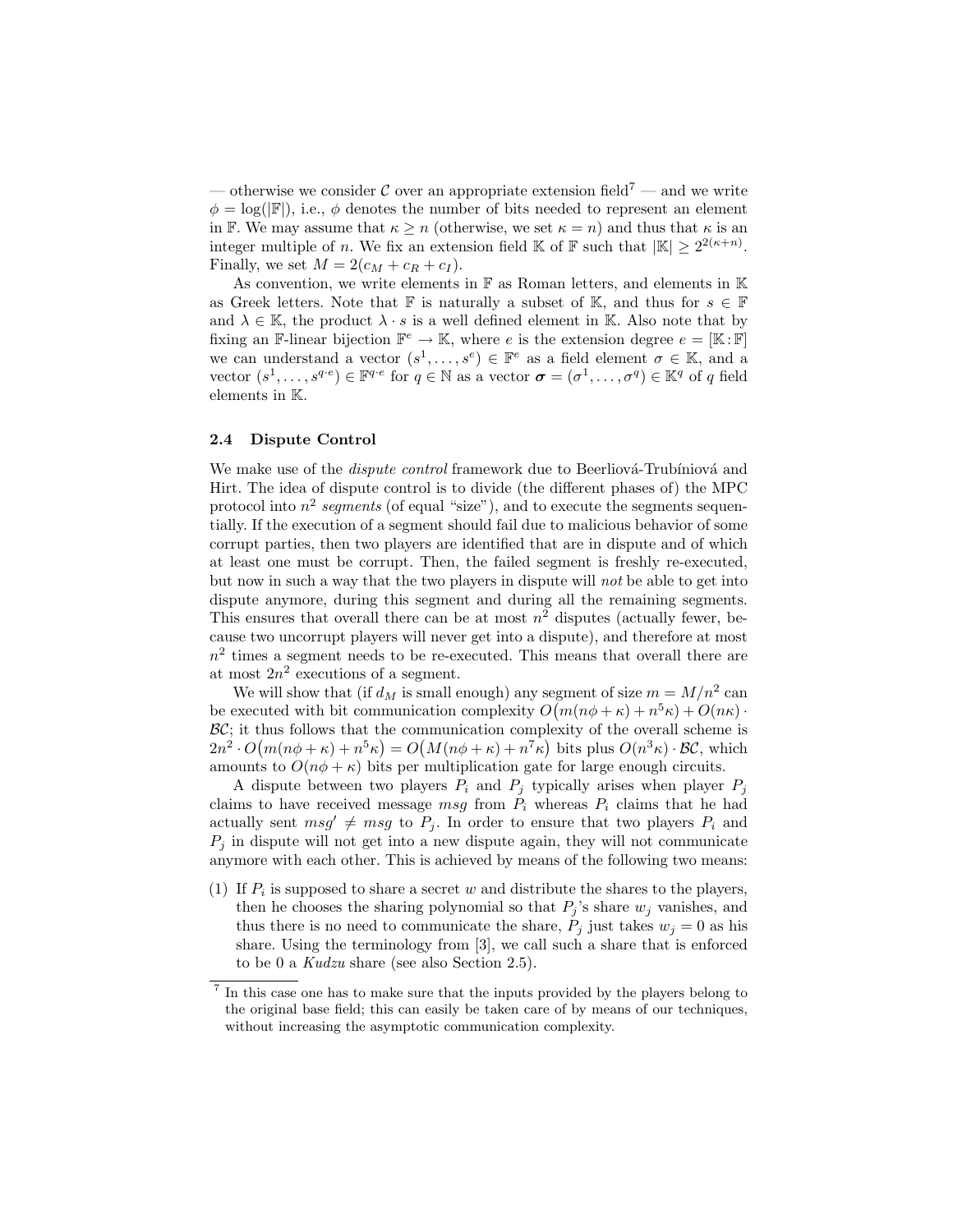(2) For other messages that  $P_i$  needs to communicate to  $P_j$ , he sends to  $P_j$  via a *relay*: the first player  $P_r$  that is not in dispute with  $P_i$  and not with  $P_j$ .

In order to keep track of the disputes and the players that were caught cheating, the players maintain two sets, Corr and  $Disp$ , which at the beginning of the execution are both initialized to be empty. Whenever the players jointly identify a player  $P_i$  to be corrupt, then  $P_i$  is added to Corr. Additionally,  $\{P_i, P_j\}$ will be added to  $\mathcal{D}isp$  for every  $j \in \{1, \ldots, n\}$ . Whenever there is a dispute between two players  $P_i$  and  $P_j$ , so that one of them must be corrupt but it cannot be resolved which of the two, then  $\{P_i, P_j\}$  is added to  $Disp$ . Whenever a player  $P_i$  is in dispute with more than t players, then he must be corrupt and is added to Corr (and Disp is updated accordingly). We write  $Disp_i$  for the set of all players  $P_j$  with  $\{P_i, P_j\} \in \mathcal{D}$ *isp.* Players that are in dispute (with some other players) still take part in the protocol, but they do not communicate anymore with each other. Players in Corr, i.e., players that have been identified to be corrupt, are excluded from (the remainder of) the protocol execution. We do not always make this explicit in the description of the protocol when we quantify over all players but actually mean all players not in  $Corr$ . Also, we do not make it always explicit but understand it as clear that whenever a new dispute is found, the remainder of the execution of the current segment is skipped, and the segment is freshly executed with the updated  $Disp$  (and  $Corr$ ).

#### 2.5 The Different Sharings

We will be using different variants and extensions of Shamir's secret sharing scheme [22]. We introduce here these different versions and the notation that we will be using for the remainder of the paper. We consider the field  $F$  from Section 2.3, and fix distinct elements  $x_0, x_1, \ldots, x_n \in \mathbb{F}$  with  $x_0 = 0$ . We also fix an additional  $2n^2 - n - 1$  elements  $x_{n+1}, \ldots, x_{2n^2-1}$  with the property that every pair  $x_i, x_j$  with  $i \neq j \in \{0, \ldots, 2n^2-1\}$  is disjoint; these additional elements will be used later on. It may be convenient to view the different kinds of sharings we introduce below as different *data structures* for representing an element  $w \in \mathbb{F}$ by data held among the players.

- A degree-t (Shamir) sharing of w ∈  $\mathbb F$  consists of n shares  $w_1, \ldots, w_n \in \mathbb F$ of the following form: there exists a sharing polynomial  $f(X) \in \mathbb{F}[X]$  of degree at most t such that  $w = f(0)$  and  $w_j = f(x_j)$  for  $j \in \{1, ..., n\}$ . Furthermore, share  $w_j$  is held by player  $P_j$  for  $j \in \{1, \ldots, n\}$ . We denote such a sharing as [w]. If a designated player  $P_d$  (e.g. the dealer) knows all the shares, and thus also w, we indicate this by denoting the sharing as  $[w]_d$ .
- A degree-2t (Shamir) sharing of  $w \in \mathbb{F}$  is defined as the degree-t sharing above, except that the degree of the sharing polynomial  $f$  is at most  $2t$ . We write  $\langle w \rangle$  for such a sharing, and  $\langle w \rangle_d$  for such a sharing when  $P_d$  knows all the shares.
- A twisted degree-t sharing of  $w \in \mathbb{F}$  with respect to player  $P_i$ , denoted as [w]<sup>*i*</sup>, consists of *n* − 1 shares  $w_1, ..., w_{i-1}, w_{i+1}, ..., w_n \in \mathbb{F}$ , of the following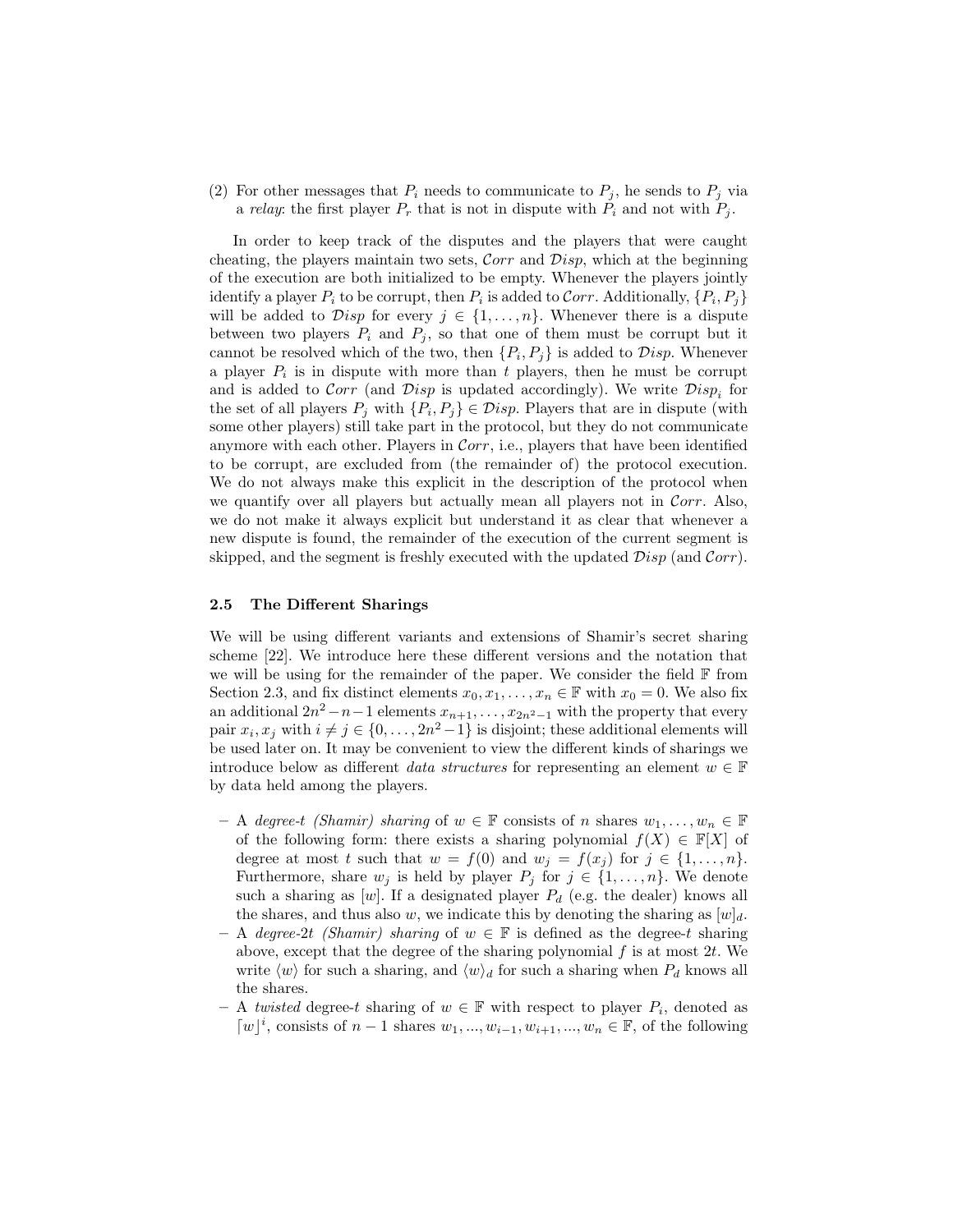form: there exists a sharing polynomial  $f(X) \in \mathbb{F}[X]$  of degree at most t such that  $w = f(x_i)$ ,  $f(0) = 0$ , and  $w_j = f(x_j)$  for  $j \in \{1, ..., n\} \setminus \{i\}$ . Share  $w_j$  for  $j \in \{1, ..., n\} \setminus \{i\}$  is known to player  $P_j$ . We write  $[w]_d^i$  for such a sharing when  $P_d$  knows all the shares.

- $-$  A twisted degree-2t sharing of  $w \in \mathbb{F}$  with respect to  $P_i$ , denoted as  $\langle w \rangle^i$ respectively  $\langle w \rangle_d^i$  when  $P_d$  knows all the shares, is defined as the twisted degree-t sharing above, except that the degree of the sharing polynomial  $f$ is at most 2t.
- A two-level (degree-t/sum) sharing  $\llbracket w \rrbracket$  consists of n degree-t Shamir sharings  $[w(1)]_1, ..., [w(n)]_n$  with  $w = \sum_d w(d)$ .<sup>9</sup> The shares  $w_1(d), ..., w_n(d)$  given by  $[w(d)]_d$  for  $d \in \{1, \ldots, n\}$  then define a degree-t sharing  $[w]$  of w by means of  $w_j = \sum_d w_j(d)$  for  $j \in \{1, ..., n\}$  (see Figure 2, left). We point out that the second level shares  $w_i(d)$  can be understood as Shamir shares of the sum-shares  $w(d)$  of w, as well as sum-shares of the Shamir shares  $w_i$  of w.
- A two-level (degree-2t/sum) sharing  $\langle w \rangle$  is defined similar to above as  $\langle w \rangle$  =  $(\langle w(1) \rangle_1, ..., \langle w(n) \rangle_n)$  with  $w = \sum_d w(d)$ .

The above list merely specifies the structures of the different sharings, but does not address privacy. In our scheme, the different sharings will be prepared in such a way that the standard privacy requirement holds: the shares of any t players reveals no information on the shared secret. In the case of a *twisted* sharing  $\lceil w \rceil^i$ , privacy is slightly more subtle. Because player  $P_i$  is given no share, but, on the other hand, the sharing polynomial vanishes at 0, privacy will only hold in case  $P_i$  is (or gets) corrupted, so that the t corrupted players miss one polynomial evaluation; this will be good enough for our purpose.

We note that the players can, by means of local computations, perform certain computations on the sharings. For instance, by linearity of Shamir's secret sharing scheme, it follows that if the players locally add their shares of a degree- $t$ sharing |v| of v to their shares of a degree-t sharing  $[w]$  of w, then they obtain a degree-t sharing  $[v+w]$  of  $v+w$ . We denote this computation as  $[v]+[w] = [v+w]$ . Also, multiplication with a known constant:  $c[w] = [cw]$ , or adding a known constant:  $[w] + d = [w + d]$ , can be performed by means of local computations. This holds for all the different sharings discussed above:  $\langle v \rangle + c \langle w \rangle + d = \langle v + cw + d \rangle$ ,  $\llbracket v \rrbracket + c\llbracket w \rrbracket + d = \llbracket v + cw + d \rrbracket$  etc. Furthermore, locally multiplying the shares of two degree-t shared secrets results in a degree- $2t$  sharing of the product:  $[v] \cdot [w] = \langle v \cdot w \rangle$ . Finally, locally multiplying the shares [v] of an ordinarily degree-t shared secret with the shares  $\lceil w \rceil^i$  of a twisted degree-t shared secret results in a twisted degree-2t sharing of the product of  $P_i$ 's share  $v_i$  of  $[v]$  and  $w$ :

<sup>8</sup> Thus, instead of plugging the secret into the evaluation at 0 (i.e. into the constant coefficient of f), we pug it into the evaluation at  $x_i$ , and require  $f(0)$  to vanish and give player  $P_i$  no share.

<sup>&</sup>lt;sup>9</sup> We point out that  $w(1), ..., w(n)$  are simply *n* elements in  $\mathbb{F}$ , indexed by  $d = 1, ..., n$ , that add up to  $w$ , and they should not be understood as function evaluations. Our convention is to write  $w(1), ..., w(n)$  as sum-shares of w, and  $w_1, ..., w_n$  as Shamir shares of w, and  $w_1(d), \ldots, w_n(d)$  as Shamir shares of  $w(d)$ , etc.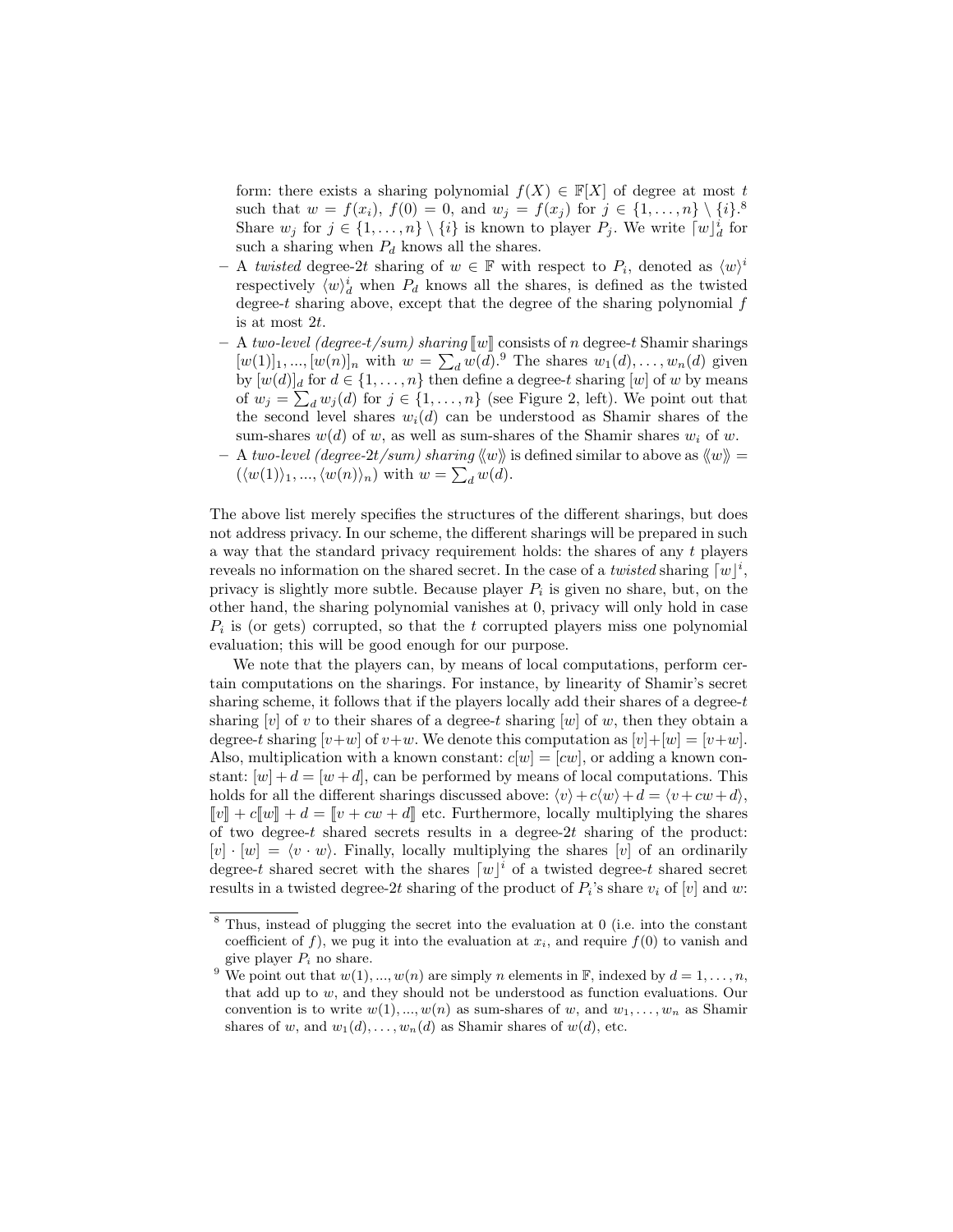$[v] \cdot [w]^i = \langle v_i \cdot w \rangle^i$ . This property of a twisted sharing is of crucial importance to us; thus, we encourage the reader to verify this claim.

We point out that opening such a product of sharings, like  $\langle v \cdot w \rangle = [v] \cdot [w],$ reveals more information on  $v$  and  $w$  than just their product. This will be of no concern to us, because in our scheme, such sharings will only be opened in the form of  $\langle u + v \cdot w \rangle = \langle u \rangle + [v] \cdot [w]$ , i.e., when masked with a random degree-2t sharing, which ensures that no information on  $u, v, w$  is revealed beyond  $u+v \cdot w$ .

Borrowing the terminology from [3], we say that a sharing  $[s]_d$  has Kudzu shares, if the share  $s_j$  of every player  $P_j$  that currently is in  $Disp_d$  is set to  $s_j = 0$ , i.e., the sharing polynomial  $f(x)$  is such that  $f(x_j) = 0$  for every  $P_j \in \mathcal{D}isp_d$ . The same terminology correspondingly applies to sharings  $\langle s \rangle_d$ ,  $\lceil s \rceil_d^i$  and  $\langle s \rangle_d^i$ . Furthermore, a two-level sharing  $\llbracket s \rrbracket$  is said to have Kudzu shares if  $[s(d)]_d$ has Kudzu shares for all  $P_d \notin \mathcal{C}orr$ , and  $[s(d)]_d$  consist of all-0 shares for all  $P_d \in \mathcal{C}orr$ , and similarly for  $\langle \hspace{-.08in} \langle s \rangle \hspace{-.08in} \rangle$ .

Finally, we would like to point out that due to the linearity, e sharings  $[s^1], \ldots, [s^e]$  of secrets  $s^1, \ldots, s^e \in \mathbb{F}$  can also be understood and treated as a sharing  $[\sigma]$  of  $\sigma = (s^1, \ldots, s^e)$ , viewed as an element in K and with shares  $\sigma_i \in \mathbb{K}$ , by means of a sharing polynomial  $f(X) \in \mathbb{K}[X]$ , but with the same interpolation points  $x_1, \ldots, x_n \in \mathbb{F} \subseteq \mathbb{K}$ .

#### 2.6 Protocol Overview

The protocol consists of three phases: the preparation phase, the input phase, and the computation phase. We briefly discuss (the goal of) these three phases here. As discussed in Section 2.4, every phase will be performed in segments; and whenever a segment fails, then a new dispute is found and added to  $Disp$ , and the segment is re-executed.

Preparation Phase. In this phase, the following data structure is prepared.

- Two-level shared multiplication triples: A list  $M$  of  $M$  correctly two-level shared triples ( $[[a], [b], [c]]$ ), where for every<sup>10</sup> ( $[[a], [b], [c]] \in \mathcal{M}$ , the values  $a$  and  $b$  are uniformly distributed in  $\mathbb{F}$  (and independent of each other and of the other triples in M) and unknown to the adversary, and  $c = a \cdot b$ . We write ∪ $M$  for the list of  $[[a]], [[b]]$  and  $[[c]]$  sharings contained in  $M$ , i.e.,  $\cup \mathcal{M} = \bigcup_{\mathcal{M}} \{ \llbracket a \rrbracket, \llbracket b \rrbracket, \llbracket c \rrbracket \},$  where the union is over all  $(\llbracket a \rrbracket, \llbracket b \rrbracket, \llbracket c \rrbracket) \in \mathcal{M}$
- Local base sharings: The two-level sharings of the multiplication triples are not fully independent. Instead, for every player  $P_d$  there exists a list  $\mathcal{S}(d)$  of  $L = O(M/n)$  so-called *local base sharings*  $[s(d)]_d$  with  $s(d) \in \mathbb{F}$ , such that for every  $\llbracket w \rrbracket \in \cup \mathcal{M}$ , the sharing  $[w(d)]_d$  (which is part of  $\llbracket w \rrbracket$ ) is a linear

<sup>&</sup>lt;sup>10</sup> We use set-notation for lists: for a list  $\mathcal{L} = (\ell_1, \ldots, \ell_m)$ , the expression  $\ell \in \mathcal{L}$  is understood as  $\ell_i$  for  $i \in \{1, \ldots, m\}$ . Also,  $\sum_{\ell \in \mathcal{L}} u_{\ell} \ell$  should be understood as  $\sum_{i=1}^m u_i \ell_i$ .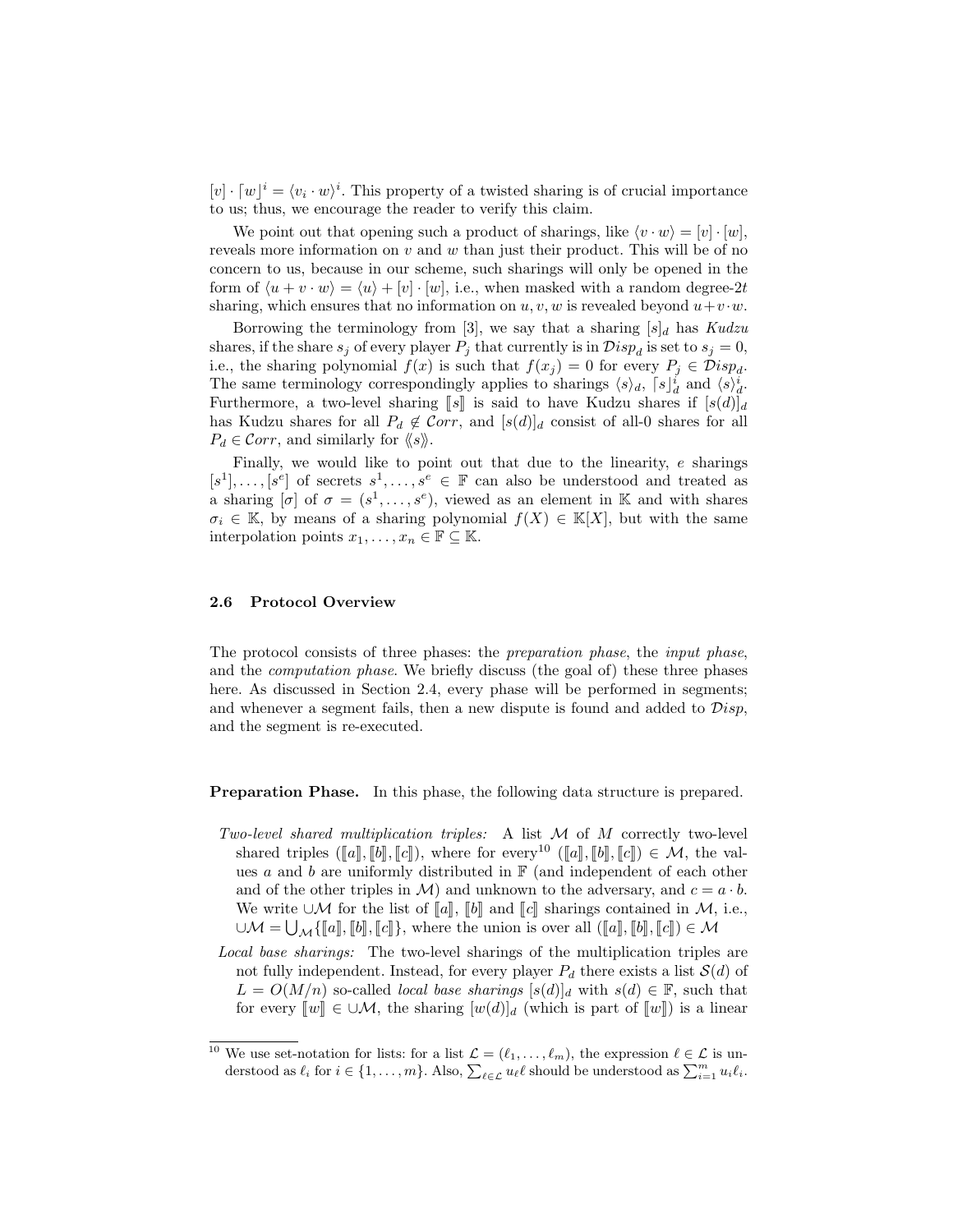combination (with known coefficients) of the local base sharings: $^{11}$ 

$$
[w(d)]_d = \sum_{s(d) \in S(d)} u_{s(d)}[s(d)]_d + u_{\circ}.
$$

Although there are dependencies among the second-level shares of different  $\llbracket w \rrbracket \in \cup \mathcal{M}$  (which means we have to pay special attention when revealing those, or the local base sharings), it will be the case that the first-level Shamir sharings  $[w]$  are independent among all  $\llbracket w \rrbracket \in \cup \mathcal{M}$ .

For every  $P_d$ , the list  $\mathcal{S}(d)$  will be divided into  $n^3$  blocks, each block containing  $L/n^3$  sharings  $[s(d)]_d$  from  $\mathcal{S}(d)$ . Each such block, we can write as  $[\sigma(d)]_d$  with  $\sigma(d) \in \mathbb{K}^q$ , and understand it as a list of  $q = L/(n^3 e)$  sharings  $[\sigma(d)]_d$  of elements  $\sigma(d) \in \mathbb{K}$ , where  $e = [\mathbb{K} : \mathbb{F}]$ . As such,  $\mathcal{S}(d)$  can now be understood as a list of  $n^3$  sharings  $[\sigma(d)]_d$ .<sup>12</sup>

Authentication tags: For every player  $P_d$ , every block  $[\sigma(d)]_d \in S(d)$ , every player  $P_i$  holding the shares  $\sigma_i(d) \in \mathbb{K}^q$  of block  $[\sigma(d)]_d$ , and every player  $P_V$  (acting as verifier), the following holds.  $P_V$  holds a random long-term authentication key  $\mu \in \mathbb{K}^q$  and a random one-time authentication key  $\nu \in \mathbb{K}$ , and  $P_i$  holds the *(one-time)* authentication tag

$$
\tau = \boldsymbol{\mu} \odot \boldsymbol{\sigma}_i(d) + \nu \in \mathbb{K},
$$

where  $\odot$  denotes the standard inner product over K. We stress that  $\nu$  and, consequently,  $\tau$  are fresh for every  $P_d$ , every block  $[\sigma(d)]_d \in \mathcal{S}(d)$ , and every  $P_i$  and  $P_V$ , but  $\mu$  is somewhat re-used:  $P_V$  uses the same  $\mu$  for every  $P_d$  (but fresh  $\mu$ 's for different  $P_i$ 's) and for n out of the  $n^3$  blocks  $[\sigma(d)]_d \in S(d).$ <sup>13</sup>

This data structure is illustrated in Figure 2.

The purpose of the authentication tags (and keys) is to be able to identify an incorrect share  $\sigma_i(d)$  claimed by a corrupt player  $P_i$ . Indeed, it is well known (and goes back to Carter and Wegman [7]) that if the adversary has no information on  $\mu$  beyond knowing the tags  $\tau$  for several  $\sigma_i(d)$  with fresh one-time keys  $\nu$ , then the probability for the adversary to produce  $\sigma'_i(d) \neq \sigma_i(d)$  and  $\tau'$  with  $\tau' = \mu \odot \sigma'_{i}(d) + \nu$  is at most  $1/|\mathbb{K}| \leq 2^{-2(\kappa+n)}$ . Informally, this means that with the given data structure, a dishonest player  $P_i$  will not be able to lie about his share  $\sigma_i(d)$  without being caught.

The use of authentication tags to (try to) commit players to their (sub)share is not new. What distinguishes our approach from previous work is that here

 $\frac{11}{11}$  As a consequence, even though every player implicitly holds in total  $3Mn$  subshares of the  $\llbracket w \rrbracket \in \cup \mathcal{M}$ , he only needs to explicitly store  $n \cdot L = O(M)$  values. Thus, to communicate all these subshares (for all the players), only  $O(Mn)$  elements in F need to be communicated, i.e., a linear number per multiplication triple.

<sup>&</sup>lt;sup>12</sup> We silently assume here that the fraction  $L/(n^3e)$  is an integer, and we will similarly do so for a few other fractions later. We may always do so without loss of generality.

 $^{13}$  As a consequence, the total number of fresh one-time keys  $\pmb{\mu}$  equals the total number of  $\sigma(d)$ 's (over all d's), and thus sharing them (which will be needed) does not increase the overall asymptotic communication complexity.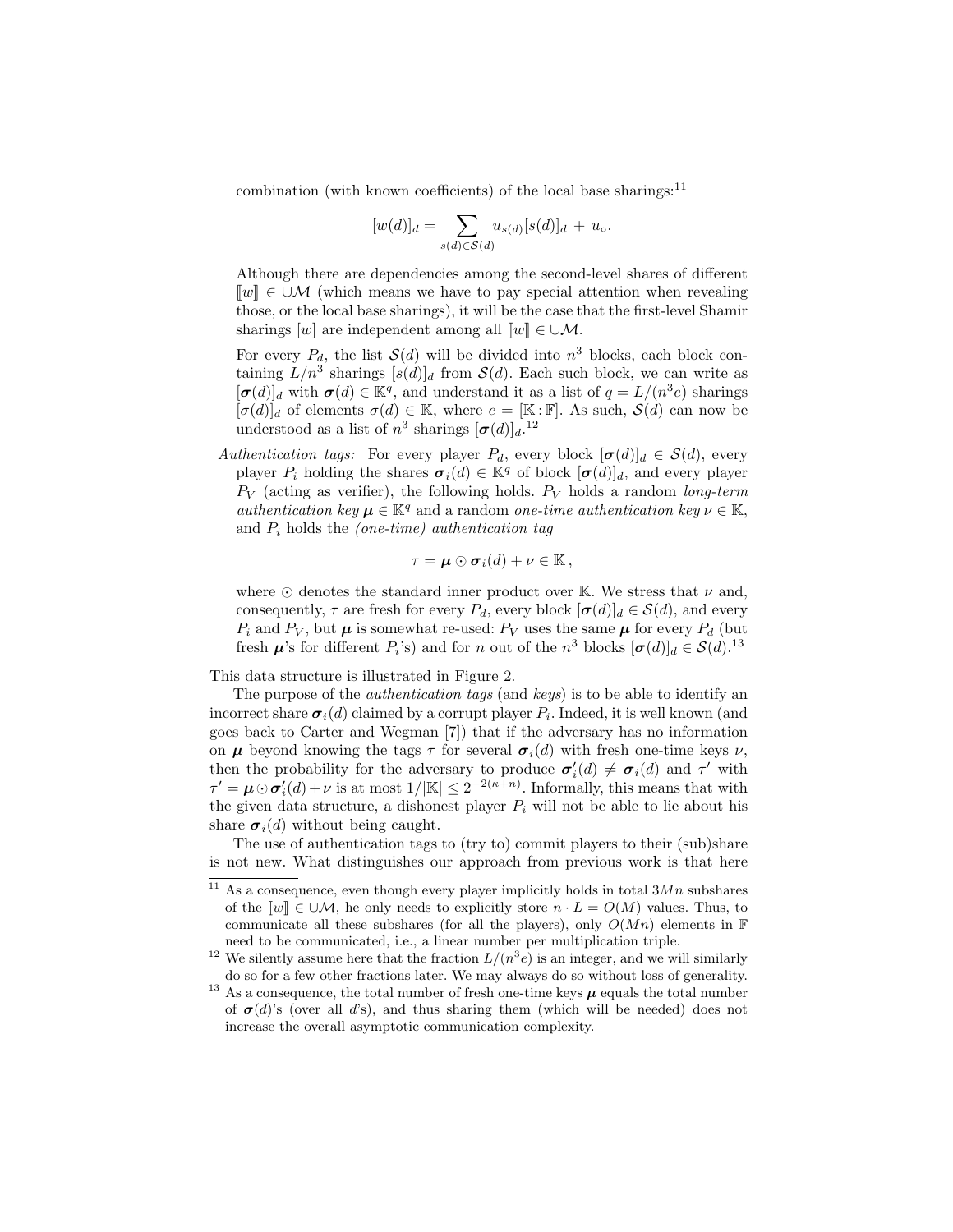w → w(1) w(2) · · · w(n) ⇓ ⇓ ⇓ · · · ⇓ w<sup>1</sup> → w1(1) w1(2) · · · w1(n) w<sup>2</sup> → w2(1) w2(2) · · · w2(n) . . . . . . . . . . . . w<sup>n</sup> → wn(1) wn(2) · · · w2(n) w(d) ⇓ w1(d) w2(d) . . . wn(d) ∈ span 8 >>>>>>>>>< >>>>>>>>>: s(d) ⇓ s1(d) s2(d) . . . sn(d) 9 >>>>>>>>>= >>>>>>>>>; τ = µ  σi(d) + ν

Fig. 2. For every multiplication triple  $(a, b, c) \in \mathcal{M}$ , every  $w \in \{a, b, c\}$  is two-level shared as  $\llbracket w \rrbracket$  (left), and  $[w(d)]_d$  is a linear combination of  $P_d$ 's local base sharings  $[s_i(d)]_d$  (center), and  $s_i(d)$  is authenticated within a batch  $\sigma_i(d)$  (right).

the tag  $\tau$  will be computed in a *multi-party fashion* so that no one beyond the verifier  $P_V$  knows the corresponding key. This gives us the decisive advantage over previous work.

**Input Phase.** For every player  $P_i$ , and for every input  $x \in \mathbb{F}$  of that player to the circuit, a fresh multiplication triple ( $\llbracket a \rrbracket$ ,  $\llbracket b \rrbracket$ ,  $\llbracket c \rrbracket$ ) is chosen from M, and a is reconstructed towards  $P_i$ . Then  $P_i$  announces  $d = x - a$ , and the players compute the sharing  $\llbracket x \rrbracket = d + \llbracket a \rrbracket$ . The used triple  $(\llbracket a \rrbracket, \llbracket b \rrbracket, \llbracket c \rrbracket)$  is then removed from M.

Essentially the only thing corrupt players can do to disrupt the computation phase, is to provide incorrect shares when  $P_i$  is supposed to reconstruct some shared a. However, because every  $[a(d)]_d$  is a linear combination of the local base sharings  $[s(d)]_d$ , and because players are committed to their local base sharings (block-wise) by means of the authentication tags, players that hand in incorrect shares can be caught.

Computation Phase. The actual computation is done in a gate-by-gate fashion. To start with, we say that the input values are computed. Then, inductively, for every gate in the circuit whose input values have already been computed, the corresponding output value of the gate is computed. This is done as follows. Let  $\llbracket x \rrbracket$  and  $\llbracket y \rrbracket$  be the sharings of the input values to the gate. If the gate is an addition gate, then the output value is computed locally as  $\llbracket z \rrbracket = \llbracket x+y \rrbracket = \llbracket x \rrbracket + \llbracket y \rrbracket$ . If the gate is a multiplication gate, then the output value is computed by using Beavers technique [2] as follows. A fresh multiplication triple  $\llbracket a \rrbracket, \llbracket b \rrbracket, \llbracket c \rrbracket$ is selected and the differences  $\llbracket x - a \rrbracket = \llbracket x \rrbracket - \llbracket a \rrbracket$  and  $\llbracket y - b \rrbracket = \llbracket y \rrbracket - \llbracket b \rrbracket$ are reconstructed. Then, the output value of the gate is computed locally as  $[[z]] = [[x \cdot y]] = (x - a)(y - b) + (x - a)[b]] + (y - b)[a]] - [[c]]$ . In the end, once the output values of the circuit have been computed, they are reconstructed.<sup>14</sup>

 $14$  For simplicity we assume that all the players are supposed to learn all output values of the circuit. It is straightforward to adjust our scheme so that different players learn different output values.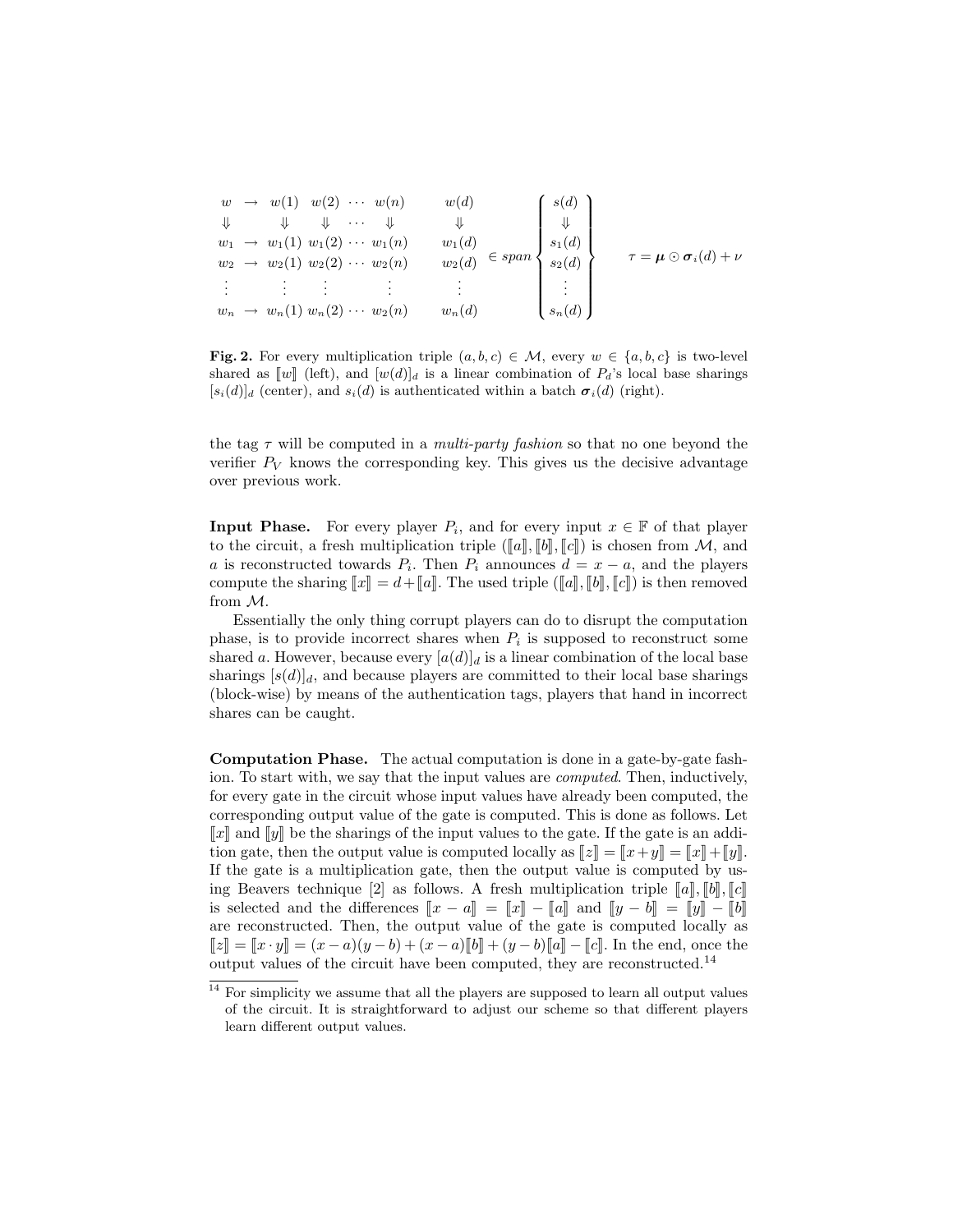Essentially the only thing corrupt players can do to disrupt the computation phase, is to provide incorrect shares when the players (try to) reconstruct a shared value  $\llbracket w \rrbracket$ . Since the latter is a linear combination of sharings in ∪M so that every  $[w(d)]_d$  is a linear combination of the local base sharings  $[s(d)]_d$ , and because players are committed to their local base sharings (block-wise) by the authentication tags, players that hand in incorrect shares can be caught.

#### 2.7 Two New Essential Ingredients

We present here the two main new components that enable our improved communication complexity.

**Batch-wise Multiplication Verification.** Assume we have two sharings  $[a]$ and  $[b]$  (over  $\mathbb{F}$ ), and the players have computed a sharing  $[c]$ , which is supposed to be  $c = a \cdot b$ , using an *optimistic* multiplication protocol (i.e., one that assumes that players behave). And now the players want to verify that indeed  $c = a \cdot b$ , without revealing anything beyond about  $a, b, c$ . The standard way of doing so (see e.g. [11] or [3]) has a failure probability of  $1/|\mathbb{F}|$ , which is too large for us, or when performed over the bigger field K, has a sufficiently small failure probability of  $1/|\mathbb{K}|$ , but requires to share an element from  $\mathbb{K}$  for every triple to be verified. This means we get a communication complexity of at least  $O(n\kappa)$ bits per multiplication gate, whereas we want  $O(n\phi + \kappa)$ .

We achieve the latter by verifying  $c = a \cdot b$  batch-wise. This is done by means of the following method. Let  $([a^1], [b^1], [c^1]), \ldots, ([a^N], [b^N], [c^N])$  be  $N =$  $n^2$  multiplication triples that need to be verified. Consider the degree- $(N-1)$ polynomials f and g with  $f(x_k) = a^k$  and  $g(x_k) = b^k$  for all  $k \in \{1, ..., N\}$ . The players can locally compute  $[a^k]$  and  $[b^k]$  with  $f(x_k) = a^k$  and  $g(x_k) = b^k$  for all  $k \in \{N+1,\ldots,2N-1\}$ . Furthermore, by using the optimistic multiplication protocol, we let them compute  $[c^{N+1}], \ldots, [c^{2N-1}]$  where  $c^k$  is supposed to be  $a^k \cdot b^k$ . Let h be the degree- $(2\ell - 2)$  polynomial with  $h(x_k) = c^k$  for all  $k \in$  $\{1, \ldots, 2N-1\}$ . It now holds that all the multiplication triples are correct i.e., that  $c^k = a^k \cdot b^k$  for all  $k \in \{1, ..., 2N-1\}$  — if and only if  $h = f \cdot g$  as polynomials. In order to test if  $h = f \cdot g$  or not, the players can simply choose a random challenge  $\sigma \in \mathbb{K}$  and see if  $h(\sigma) = f(\sigma) \cdot g(\sigma)$  or not. For the latter, the players locally compute their shares of  $[f(\sigma)], [g(\sigma)]$  and  $[h(\sigma)]$  — each is a linear combination of the shares of  $f, g, h$  that the player holds — and apply the "expensive" standard multiplication verification to  $[f(\sigma)]$ ,  $[g(\sigma)]$  and  $[h(\sigma)]$ .

Multiparty Computation of the Tags. As mentioned before, the tags  $\tau$ should be computed in a multi-party fashion, without blowing up the asymptotic communication complexity. To simplify the exposition here, we assume for the moment that each tag  $\tau$  is computed as  $\tau = \mu \cdot \sigma_i(d) + \nu$  for  $\mu \in \mathbb{K}$ , and where  $\sigma_i(d) \in \mathbb{K}$  is the *i*-th share of  $[\sigma(d)]$ . A first step in a multi-party computation usually is to share the inputs; here:  $\mu$ ,  $\sigma_i(d)$  and  $\nu$ . However, this blows up the communication complexity by a factor  $n$ , which we cannot afford. Note that sharing  $\mu$  is actually ok, since the  $\mu$ 's are (partly) re-used, and thus we can also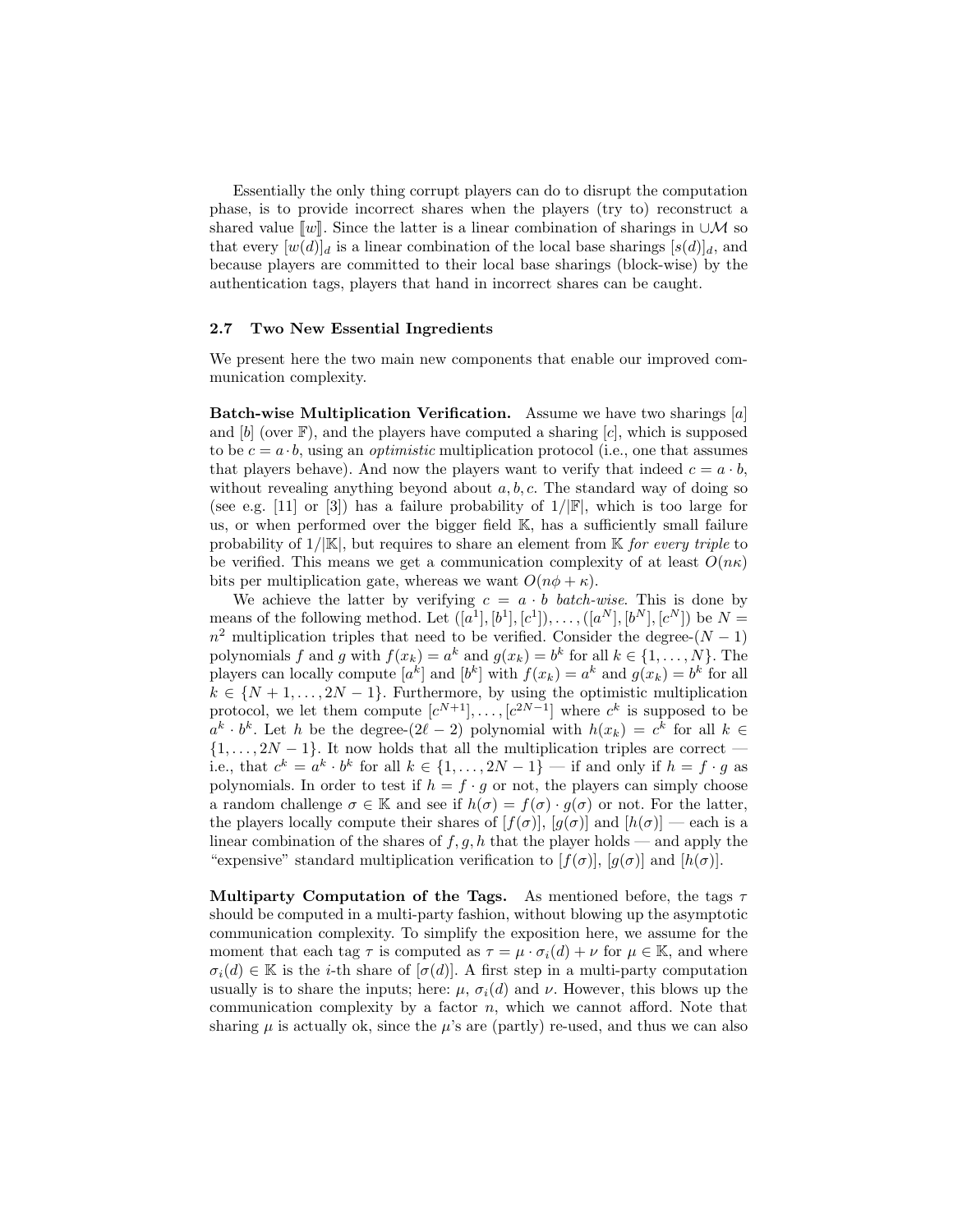re-use their sharings. Also, sharing  $\nu$  is ok, since in the actual authentication scheme we are using (not the simplified version we are discussing here), there is only one  $\nu$  for many  $\sigma_i(d)$ 's. What is problematic, however, is the sharing of  $\sigma_i(d)$ . And this is where our second new method comes into play. We make use of the fact that  $\sigma_i(d)$  is not an arbitrary input to the multi-party computation, but that it is actually a share of a shared secret  $\sigma(d)$ . Due to the symmetry of Shamir's secret sharing scheme, we may then view  $\sigma_i(d)$  as the *secret* and the remaining shares  $\sigma_i(d)$  as a sharing of  $\sigma_i(d)$ . Indeed, any  $t+1$  of the shares  $\sigma_i(d)$ can be used to recover  $\sigma_i(d)$ . Thus, in that sense,  $\sigma_i(d)$  is already shared, and there is no need to share it once more.

Using this idea, the players can compute  $\tau$  in a multi-party way as follows.<sup>15</sup> Player  $P_V$ , holding  $\mu$  and  $\nu$ , shares  $\mu$  as a twisted degree-t sharing  $\lceil \mu \rceil_V^i$ , and  $\nu$  as a twisted degree-2t sharing  $\langle \nu \rangle_V^i$ . The players now locally compute  $\lceil \mu \rceil_V^i$ .  $[\sigma(d)] + \langle \nu \rangle_V^i$ , which results in a twisted degree-2t sharing  $\langle \mu \cdot \sigma_i(d) + \nu \rangle^i$  of  $\tau = \mu \cdot \sigma_i(d) + \nu$ , as explained at the end of Section 2.5. These shares can now be sent to  $P_i$  for reconstruction (and correctness of  $\tau$  will be verified by a cut-and-choose technique).

We point out that by corrupting t players  $P_j$  that do not include  $P_V$  or  $P_i$ , the adversary can learn  $\mu$  from the (twisted) shares of the players in  $P_j$ . However, it that case, the adversary *cannot* anymore corrupt player  $P_i$ , and thus knowledge of  $\mu$  is of no use. What is important is that the adversary does not learn  $\mu$  in case it corrupts  $P_i$ , and this we will show to hold.

Adapting the above to  $\tau = \mu \odot \sigma_i(d) + \nu$ , and re-using  $\mu$  and its twisted sharing, gives the players the means to compute their tags with a communication complexity that is negligible for large enough circuits.

We now give the detailed protocol for multiparty computing the tag  $\tau$ . We assume  $\mu$  to be shared (component-wise) as  $\lceil \mu^1 \rceil_V^i, \ldots, \lceil \mu^q \rceil_V^i$ . The one-time key  $\nu$  and the tag  $\tau$  are chosen/computed by means of the following subprotocol, unless  $P_i$  is in dispute with  $P_d$  or with  $P_V$ . In the former case, his shares are fixed to 0 anyway, and in the latter,  $P_i$  and  $P_V$  accuse each other anyway. For simpler notation, we write  $[\sigma]_d$  instead of  $[\sigma(d)]_d$ , etc.

# **Protocol TagComp** $V, i, d$

Player  $P_V$  chooses a random  $\nu \in \mathbb{K}$  and shares it (non-verifiably) as  $\langle \nu \rangle_V^i$  with Kudzu shares. Similarly, player  $P_d$  shares  $o = 0$  (i.e., zero) over K as  $\langle o \rangle_V^i$  with Kudzu shares. The players locally compute  $\langle \tau \rangle^i = \sum_{k=1}^q [\sigma^k]_d [\mu^k]_V^i + \langle \nu \rangle_V^i + \langle \rho \rangle_d^i$  and send their shares to  $P_i$ . If  $P_j \in \mathcal{D}isp_i$  then  $P_j$  sends his share of  $\langle \tau \rangle^i$  to  $P_i$  via a relay, i.e., via the first player that is not in dispute with both  $P_i$  and  $P_j$ ; for any player  $P_j \in \mathcal{C}orr$ ,  $P_i$  takes 0 as this player's share.  $P_i$  can now compute the unique degree-2t polynomial that fits these shares and obtains  $\tau$  as the evaluation at  $x_i$ .

It is easy to verify that if all players follow the protocol, then  $P_i$  obtains  $\tau = \mu \odot \sigma_i + \nu$  (where  $\sigma_i$  is determined by  $[\sigma]_d$  and  $\nu$  by  $\langle \nu \rangle_V^i$ ). The correctness

 $15$  The actual scheme will be slightly more complicated due to some issue that we ignore right now for simplicity.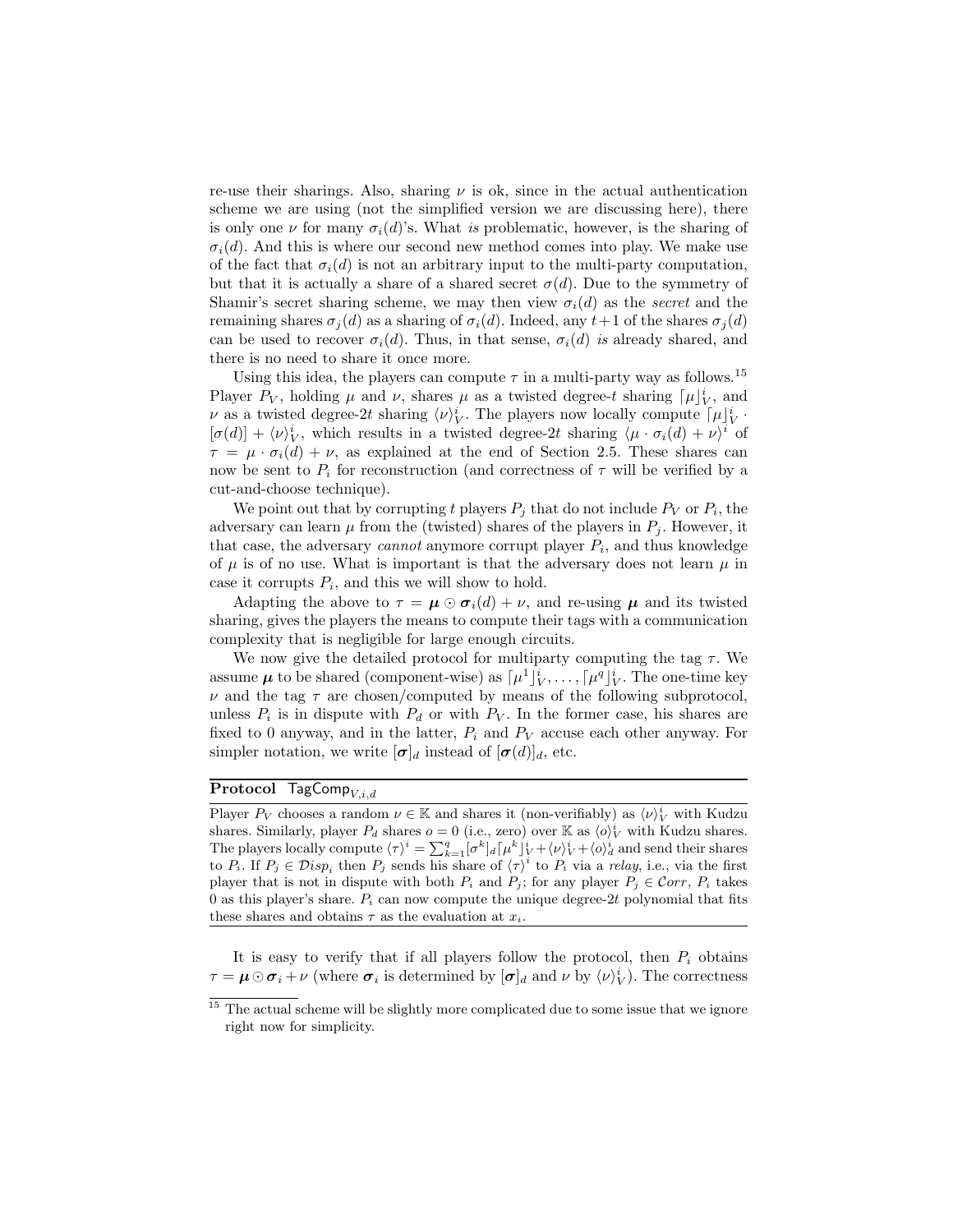of the computed tags can be verified by a simple cut-and-choose technique; for the details, we refer to the full version [6].

The two crucial observations regarding the efficiency of  $\text{TagComp}_{V,i,d}$  are that the twisted sharings  $\lceil \mu^k \rceil_V^i$  can be re-used and thus only need to be prepared once and for all, and that the communication complexity of  $\text{TagComp}_{V,i,d}$  is independent of q, i.e., of the number of shares that are authenticated in one go. As such, the communication complexity of the runs of  $TagComp_{V,i,d}$  is asymptotically negligible; hence, we can authenticate the shares "for free".

**Proposition 1 (Privacy of the keys).** If  $P_V$  remains honest and the adversary corrupts at most  $t - 1$  players different to  $P_i$ , then the adversary learns no information on  $\mu = (\mu^1, \dots, \mu^q)$  and  $\nu$ , beyond  $\tau = \sum_k \sigma_i^k \mu^k + \nu$  (for the correct shares  $\sigma_i^k$ , defined by the shares of the uncorrupt players).

By the security of the underlying authentication scheme, this guarantees that if at some later point player  $P_i$  lies about his shares, then he will be caught by  $P_V$ except with probability  $1/|\mathbb{K}|$ . Interestingly, if the adversary corrupts t players not including  $P_i$  (nor  $P_V$ ) then he actually learns player  $P_V$ 's long-term key  $\mu$ (that  $P_V$  uses to verify  $P_i$ 's shares); however, in this case,  $P_i$  is guaranteed to remain honest and provide correct shares. So, this does not help the adversary.

*Proof.* It is sufficient to prove the claim in case of a corrupt dealer  $P_d$  and a corrupt player  $P_i$ , and thus we may assume that the adversary learns the shares of  $\langle \tau \rangle^i = \sum_k [\sigma^k] [\mu^k]_V^i + \langle \nu \rangle_V^i$ , i.e., we may assume that all the shares of o are 0. We understand  $[\sigma^k]$  as the *correct* sharing of some  $\sigma^k$ , determined by the shares of the uncorrupt players. As such, the data structure  $\langle \tau \rangle^i = \sum_k [\sigma^k] [\mu^k]_V^i +$  $\langle \nu \rangle_V^i$ , and in particular  $\tau$ , is well defined, even though the corrupt players may perform additional computations on their shares of  $\mu^k$  and  $\nu$ . First note that (by assumption) there are at most  $t-1$  corrupt players  $P_j$  that hold a (twisted) share of  $\mu^k$ ; thus, the  $\lceil \mu^k \rceil_V^i$ 's give away no information on the  $\mu^k$ 's to the adversary. However, this is not sufficient to argue privacy, since the adversary also learns all shares of  $\langle \tau \rangle^i = \sum_k [\sigma^k] [\mu^k]_V^i + \langle \nu \rangle_V^i$ , which potentially may leak additional information on the  $\mu^{k}$ 's and on  $\nu$  (beyond  $\tau$ ). To argue privacy, consider a twisted sharing  $\lceil \delta^1 \rfloor_V^i$  of an arbitrary  $\delta^1 \in \mathbb{K}$ , but with the additional property that the shares of all corrupt players are 0. Thus, the adversary cannot distinguish the sharing  $\lceil \mu^1 \rceil_V^i$  from  $\lceil \tilde{\mu}^1 \rceil_V^i = \lceil \mu^1 + \delta^1 \rceil_V^i = \lceil \mu^1 \rceil_V^i + \lceil \delta^1 \rceil_V^i$ . Furthermore, the adversary cannot distinguish the sharing  $\langle \nu \rangle_V^i$  from  $\langle \tilde{\nu} \rangle_V^i = \langle \nu - \sigma^1 \delta^1 \rangle_V^i =$  $\langle \nu \rangle_V^i - [\sigma^1]_d [\delta^1]_V^i$ . But now, since

$$
\begin{aligned} [\sigma^1]_d [\tilde{\mu}^1]_V^i + \sum_{k>1} [\sigma^k]_d [\mu^k]_V^i + \langle \tilde{\nu} \rangle_V^i \\ &= [\sigma^1]_d [\mu^1] + [\sigma^1]_d [\delta^1]_V^i + \sum_{k>1} [\sigma^k]_d [\mu^k]_V^i + \langle \nu \rangle_V^i - [\sigma^1]_d [\delta^1]_V^i = \langle \tau \rangle^i \end{aligned}
$$

it holds that the adversary has no information on whether  $\mu^1$  and  $\nu$  had been shared (even when given the remaining  $\mu^k$ 's), or  $\tilde{\mu}^1$  and  $\tilde{\nu}$ . This means that every pair  $(\mu^1, \nu)$  with  $\sum_k \sigma_i^k \mu^k + \nu = \tau$  is equally likely for the adversary, and similarly one can argue for the other  $\mu^k$  $\mathcal{L}$  s.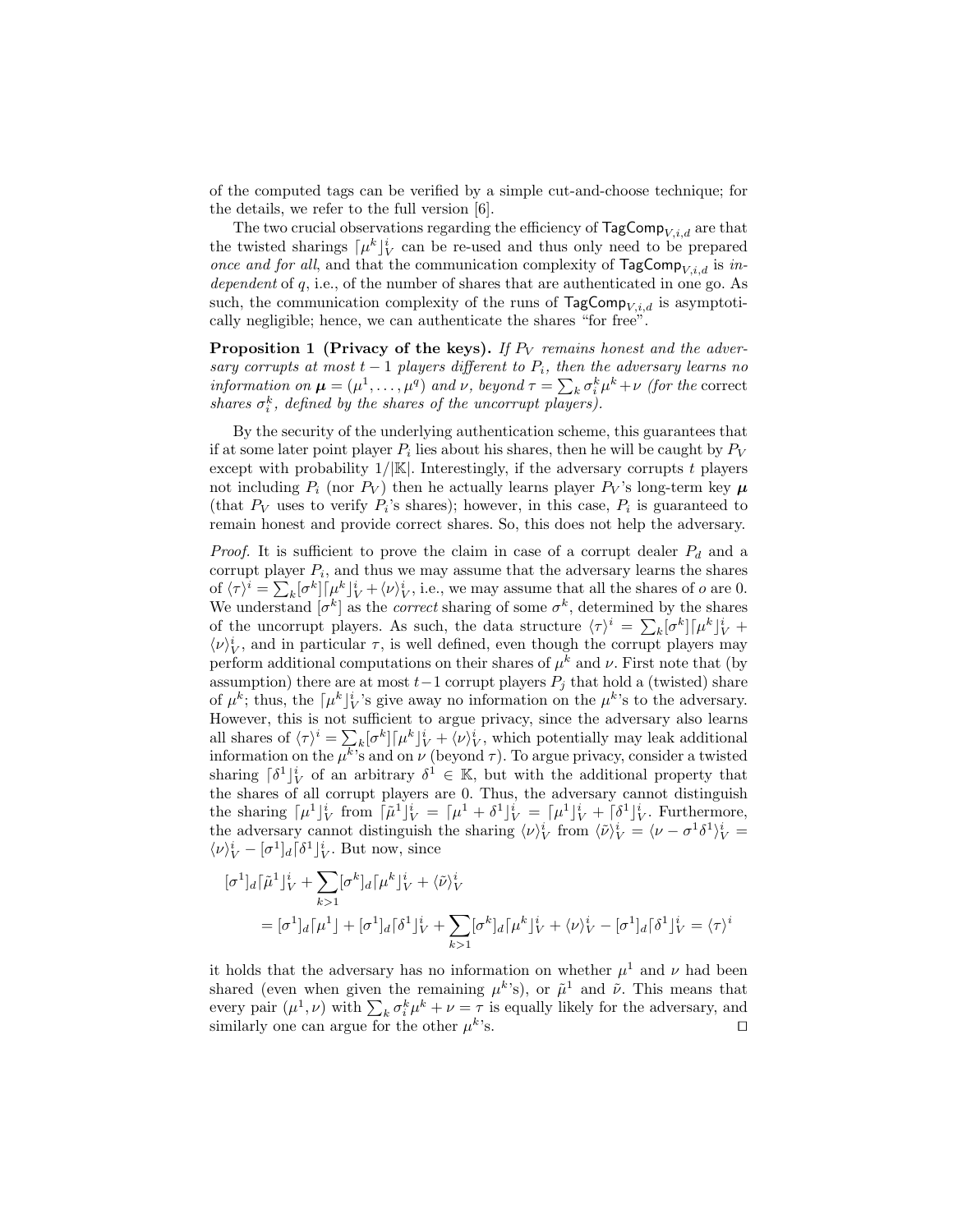Proposition 2 (Privacy of the shares). If  $P_d$  remains honest, then the adversary learns no information on  $\boldsymbol{\sigma} = (\sigma^1, \dots, \sigma^q)$ .

The proof of Proposition 2 is similar to that of Proposition 1; for the details, we refer to [6].

#### 2.8 A High Level Sketch of Our Construction

For the preparation phase, every player, acting as dealer  $P_d$ , produces many sharings  $[s(d)]_d$ . Correctness is verified batch-wise by means of a standard cutand-choose technique. Every list of sharings  $[s(1)]_1, \ldots, [s(n)]_n$  then gives rise to  $t + 1$  two-level sharings  $\llbracket a \rrbracket$  by setting  $a = \sum_{d=1}^{n} s(d)x_d^d$  for  $t + 1$  different<br>choices of a This way propering and  $\llbracket a \rrbracket \in \Box M$  (and the same for  $\llbracket h \rrbracket \in \Box M$ ) choices of j. This way, preparing one  $[\![a]\!] \in \cup \mathcal{M}$  (and the same for  $[\![b]\!] \in \cup \mathcal{M}$ )<br>amounts to proparing one  $[\![s(d)]\!]$ , (up to constant factors), which has linear amor amounts to preparing one  $[s(d)]_d$  (up to constant factors), which has linear amortized complexity (meaning: a linear number of elements in F). This technique is borrowed from [16]. Then,  $\llbracket c \rrbracket$ , where c is supposed to be  $a \cdot b$ , is computed by means of the passively-secure multiplication protocol due to [16], which has linear communication complexity. In order to verify the correctness of the  $c$ 's, we use the *batch-wise multiplication verification* described in Section 2.7. Using batches of size  $N = n^2$ , verifying the correctness of N multiplication triples essentially boils down to reconstructing a constant number of sharings over the big field  $\mathbb{K}$ , which consists of every player sending his share (in  $\mathbb{K}$ ) to every other player. Per multiplication triple, this then amounts to  $O(\kappa)$  bits. Using batches of size  $N = n^{2+const}$  reduces this to  $O(\kappa/n^{const})$ .

It remains to compute the authentication tags. As explained in Section 2.7, for a tag  $\tau = \mu \cdot \sigma_i(d) + \nu$  (where  $\sigma_i(d)$  consists of many  $s_i(d)$ 's), this can be done by computing  $\langle \tau \rangle^i = \sum_k [\sigma^k(d)]_d [\mu^k]_V^i + \langle \nu \rangle_V^i + \langle \rho \rangle_d^i$ . Since the  $\mu$ 's (and their twisted shares) are re-used to some extent, and since the  $\sigma(d)$ 's are already shared, the communication complexity is dominated by communicating the shares  $\langle \nu \rangle_V^i$ ,  $\langle \rho \rangle_d^i$  and  $\langle \tau \rangle^i$ ; this consists of a linear number of elements in K per (large) block  $\sigma_i(d)$  (and per  $P_V$  and  $P_i$ ), making the overall communication complexity per  $s(d)$ , and thus per multiplication triple, negligible. The correctness of the tags is verified by a standard cut-and-choose technique. The details are worked out in the full paper [6].

Once the data structure as described in Section 2.6 is prepared, we are in good shape. Essentially, the only thing that can cause problems during the input and the computation phase is that corrupt players hand in incorrect shares; but this will be detected (since the shares then do not lie on a degree-t polynomial), and the corrupt players will be found with the help of the authentication tags (on the local base sharings). The details are explained in [6].

#### 2.9 The Full Protocol

Taking care of all the details when putting the above techniques together is rather cumbersome, and the resulting detailed protocol description and its analysis is quite complex and lengthy. Therefore, due to the space limitation, it is given in the full version [6].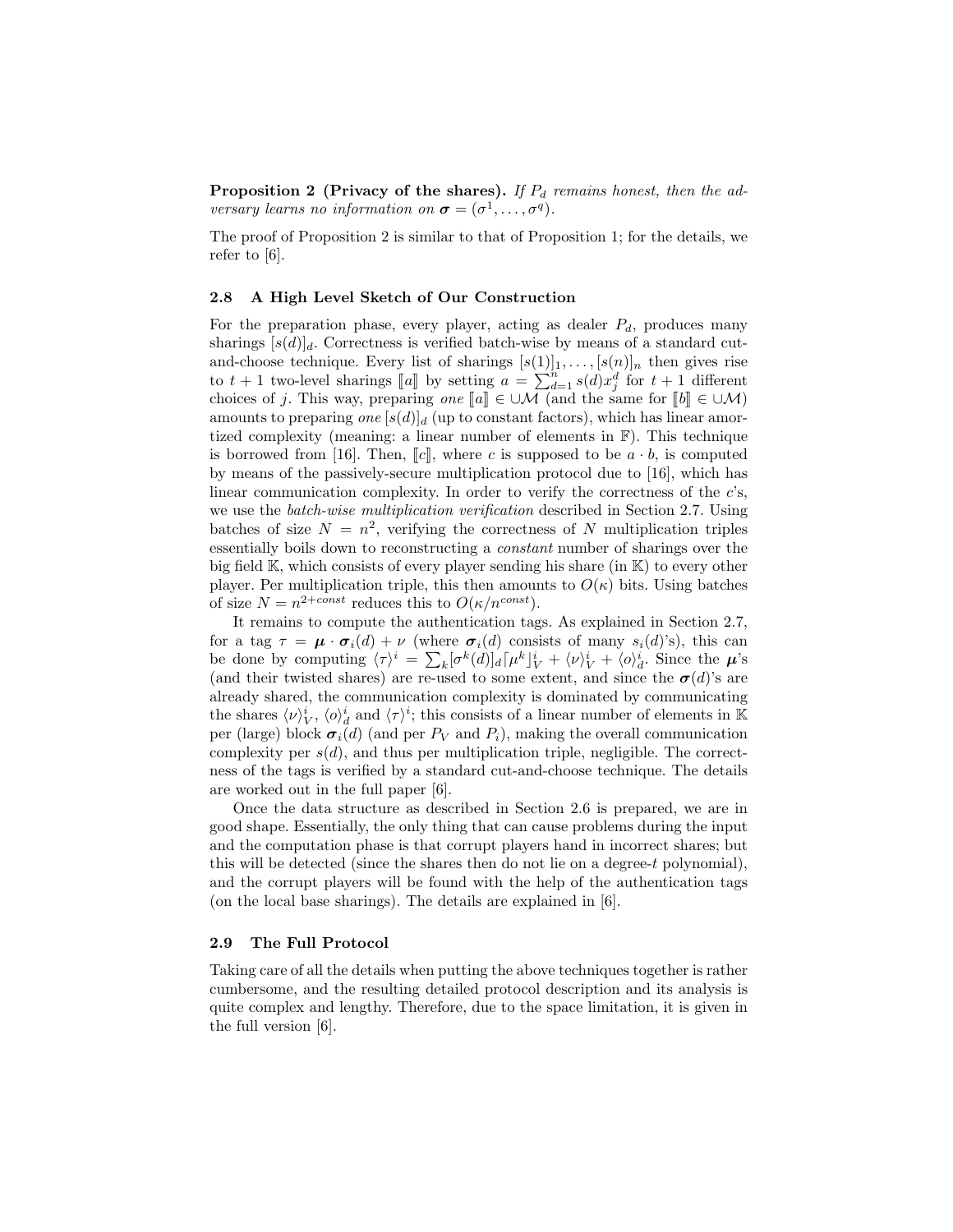# 3 Conclusion

We showed that MPC with unconditional security against  $t < n/2$  corrupt players is possible with amortized asymptotic near-linear communication complexity  $O(n \log n)$  bits per multiplication gate for binary circuits. For circuits over a bigger field  $\mathbb{F}$ , the log n term is replaced by  $\max\{\log n, \log |\mathbb{F}|\}$ . This matches the communication complexity of the best scheme in the much simpler honest-butcurious setting. Room for improvement exists in the terms of the communication complexity that are circuit-size independent, for instance in the  $O(n^7\kappa)$  term. Improving this term permits the amortization to step in for smaller circuits.

## Acknowledgment

E.B. was supported by the European Community's Seventh Framework Programme (FP7/2007-2013) under grant agreement number 240258. S.F. is grateful to UCLA for being a regular host; it is thanks to these visits that this project got started and crucial progress was made. R.O. was supported by NSF grants 0830803, 09165174, 1065276, 1118126 and 1136174, US-Israel BSF grant 2008411, B. John Garrick Foundation, OKAWA Foundation, IBM, Lockheed-Martin Corporation and the Defense Advanced Research Projects Agency through the U.S. Office of Naval Research under Contract N00014-11-1-0392. The views expressed are those of the author and do not reflect the official policy or position of the Department of Defense or the U.S. Government.

# References

- 1. D. Beaver. Multiparty protocols tolerating half faulty processors. In Advances in  $Cryptology—CRYPTO$  '89, volume 435 of LNCS, pages 560–572. Springer, 1989.
- 2. D. Beaver. Efficient multiparty protocols using circuit randomization. In Advances in Cryptology—CRYPTO '91, volume 576 of LNCS, pages  $420-432$ . Springer, 1991.
- 3. Z. Beerliová-Trubíniová and M. Hirt. Efficient multi-party computation with dispute control. In Theory of Cryptography Conference (TCC), volume 3876 of LNCS, pages 305–328. Springer, 2006.
- 4. Z. Beerliová-Trubíniová and M. Hirt. Perfectly-secure MPC with linear communication complexity. In Theory of Cryptography Conference (TCC), volume 4948 of LNCS, pages 213–230. Springer, 2008.
- 5. M. Ben-Or, S. Goldwasser, and A. Wigderson. Completeness theorems for noncryptographic fault-tolerant distributed computation. In 20th Annual ACM Symposium on Theory of Computing (STOC), pages 1–10, 1988.
- 6. E. Ben-Sasson, S. Fehr, and R. Ostrovsky. Near-linear unconditionally-secure multiparty computation with a dishonest minority. http://eprint.iacr.org/2011/ 629, 2011.
- 7. J. L. Carter and M. N. Wegman. Universal classes of hash functions. Journal of Computer and System Sciences, 18(2):143–154, 1979.
- 8. D. Chaum, C. Crépeau, and I. Damgård. Multiparty unconditionally secure protocols. In 20th Annual ACM Symposium on Theory of Computing (STOC), pages 11–19, 1988.